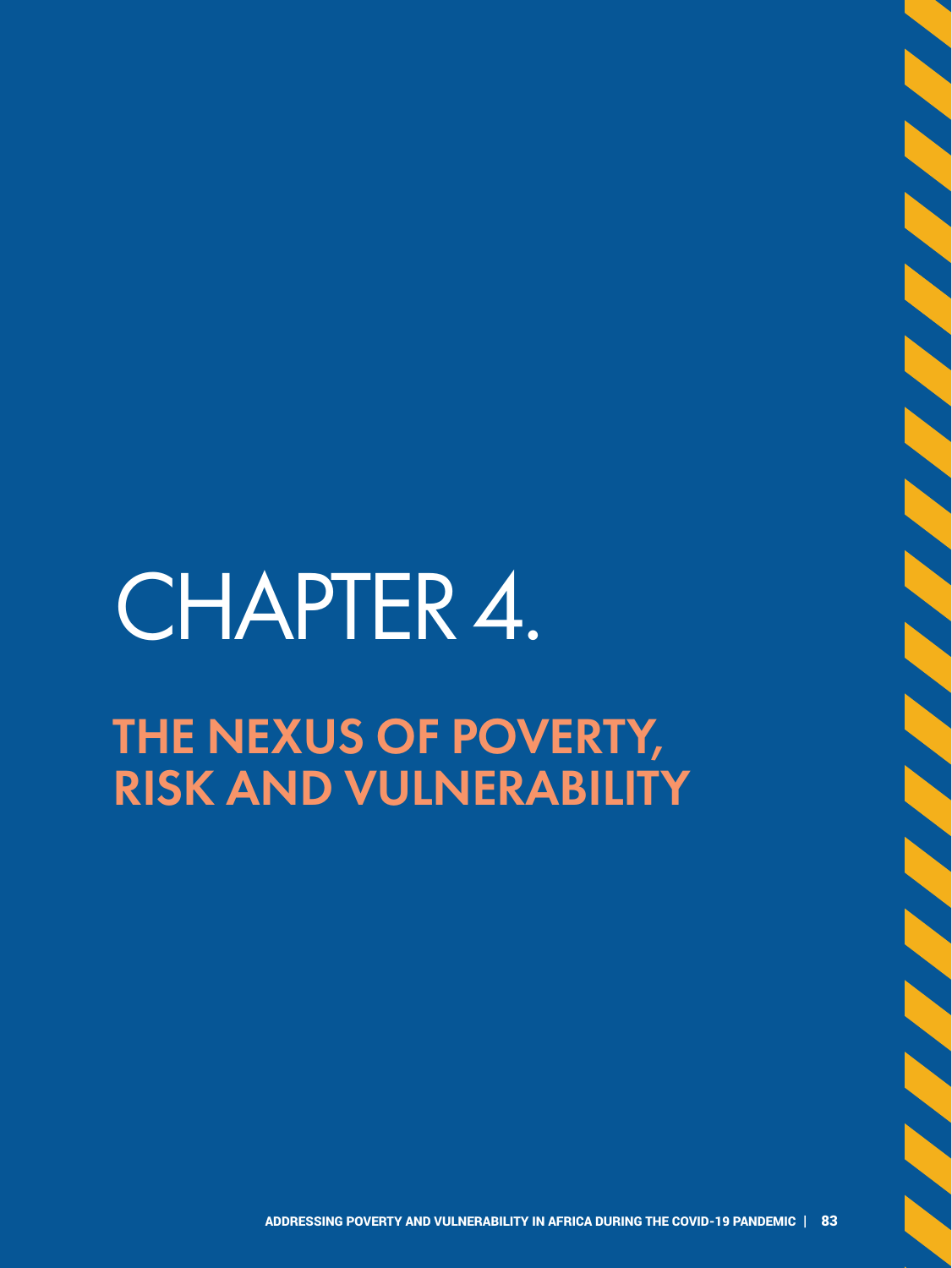## **EXTREME POVERTY**

### **NIGERIA & DRC**

*will account for more than half of Africa's poor people*



*of the world's people living in extreme poverty will be in Africa (by 2030)*

## **MULTIDIMENSIONAL POVERTY**



*of people in the region who live in multidimensional poverty deprived in all three dimensions of health, education and living standards*



*live in households where at least one person is malnourished*



 *lack access to safe drinking water*

## **VULNERABILITY**

**50.2%**

*of the people in Africa most vulnerable to staying in poverty live in* 



**60.3%** *live in* 

**low-income countries**

**58 million** *are extremely vulnerable to falling into poverty*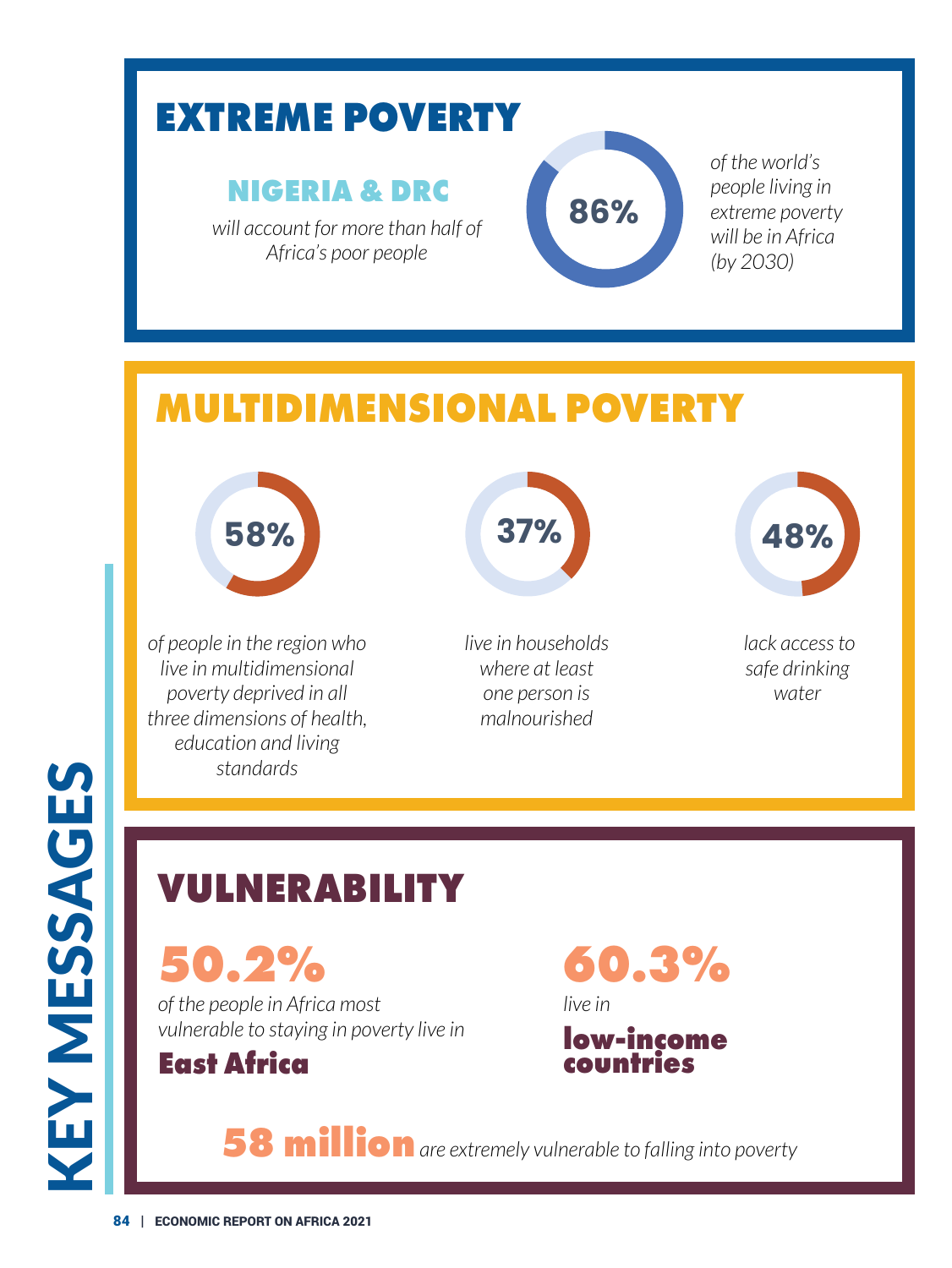## Key Messages

The main message of the 2021 *Economic Report on Africa* is that most poor people<br>
move in and out of poverty because of consumption volatility arising from both<br>
exposure to and inadequate ability to manage uninsured risk move in and out of poverty because of consumption volatility arising from both to vulnerability, or an expectation of adverse consequences in the future.

An estimated 51 million people in Africa could fall into poverty because of the COVID-19 pandemic. Today's non-poor households may be tomorrow's poor households, and efforts to reduce poverty in the future need to target h COVID-19 pandemic. Today's non-poor households may be tomorrow's poor that are already poor as well as non-poor households that can be prevented from falling into poverty.

The overall economic impact of the COVID-19 pandemic on individual consumption<br>and well-being depends on the size, duration and frequency of the risk; exposure to<br>the risk; and ability to manage the risk. and well-being depends on the size, duration and frequency of the risk; exposure to the risk; and ability to manage the risk.

For more than 61 million people whose mean consumption is \$1.90–\$2.09 in purchasing power parity terms a day (0–10 per cent above the extreme poverty line), the gains of the last decade are likely to be reversed. These peo purchasing power parity terms a day (0–10 per cent above the extreme poverty poverty, especially those in Ethiopia and Nigeria.

> 5. Countries with low dependency ratios (as in developed countries), a highly educated labour force, the capacity to generate jobs and high-quality internet infrastructure to support a digital economy are likely to experience low poverty and reduced vulnerability, suggesting a strong ability to manage risks. The opposite is the case for countries without these critical attributes.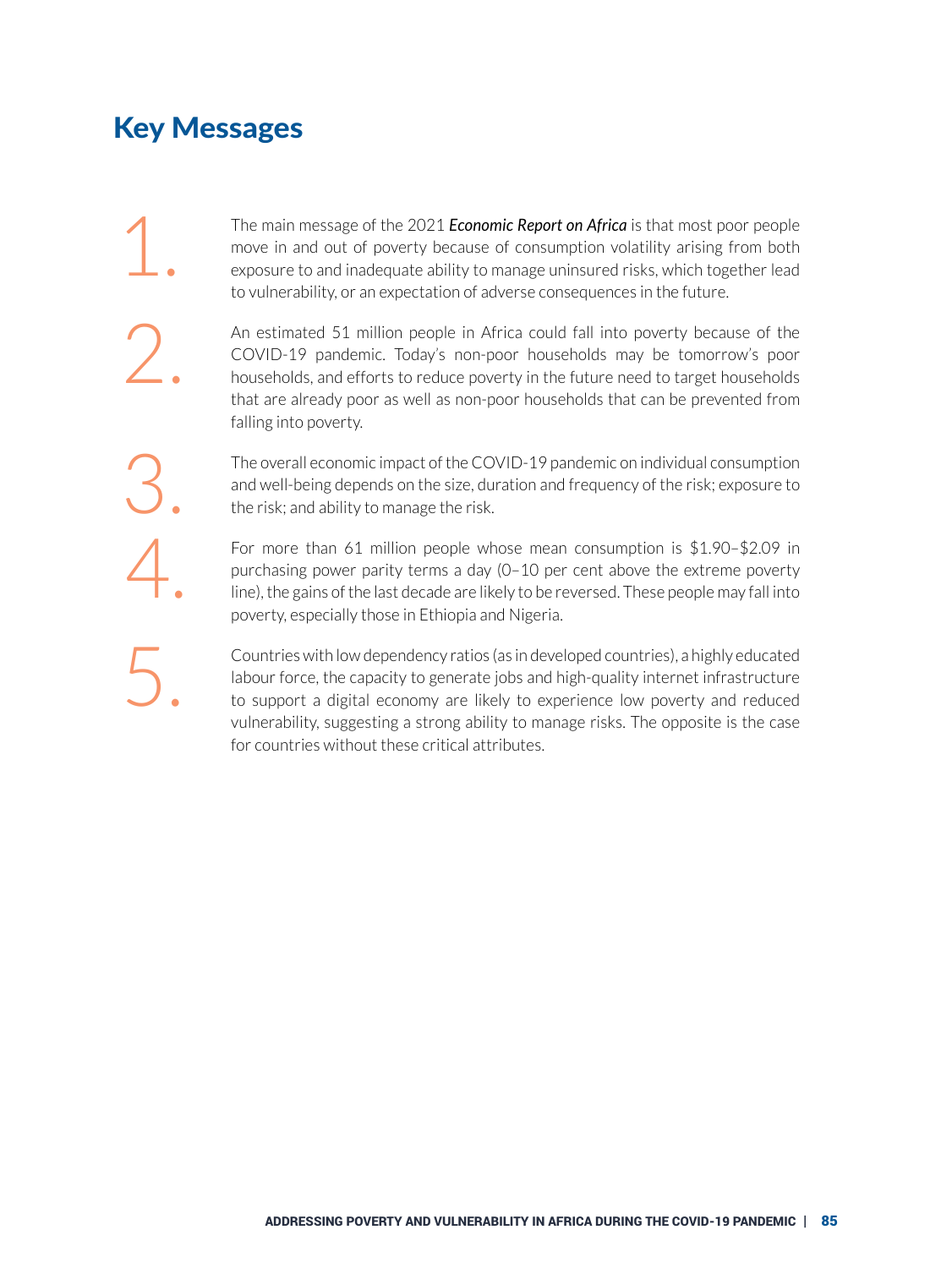## PROGRESS IN POVERTY REDUCTION IN AFRICA: A MIXED PICTURE

Despite strong economic growth in most African countries since the early 2000s, the pace of poverty reduction has been far slower than in other regions of the world (figure 4.1). The true poverty incidence in Africa is a controversial issue, with competing views centred around the use of household surveys or national accounts (Deaton, 2005). The approach used by the World Bank (and others) draws distributional information and average welfare (per capita income or per capita consumption) from household budget surveys to compute income-based poverty. In contrast,

Bhalla (2002) for India and Pinkovskiy and Salai-Martin (2013, 2014) for Africa argue that survey-based methods overstate initial poverty and understate the pace at which it has declined. Based on mean income drawn from national accounts, initial poverty in Africa in 1990 was about 34 per cent and declined steadily to about 21 per cent in 2021—or almost 2 per cent a year. Under both methods, extreme poverty in Africa is a major challenge that the COVID-19 pandemic has exacerbated.



#### **Figure 4.1 Extreme poverty rates, by global region, 1990–2018**

*a. The original source refers to Sub-Saharan Africa. Here it refers to Africa because almost all the poverty in Africa is in the sub-Saharan region. Countries in North Africa are included in the Middle East and North Africa category.* 

*Note: The extreme poverty rate refers to the proportion of the population whose mean consumption is less than \$1.90 in purchasing power parity terms a day.* 

*Source: Data from World Bank (2020).*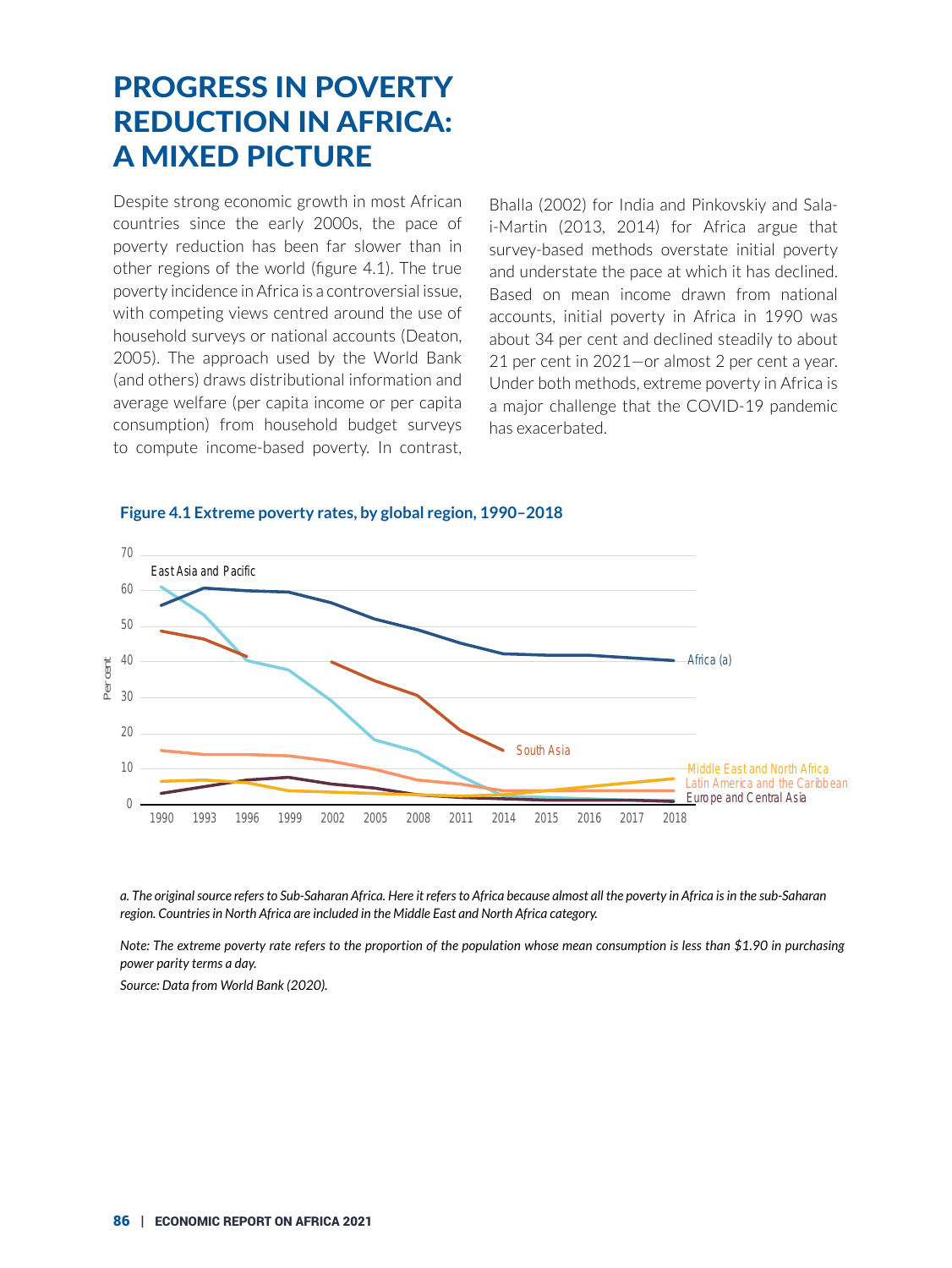## PROGRESS IN POVERTY REDUCTION ACROSS AFRICA HAS BEEN UNEVEN

Poverty reduction in Africa has seen some progress. Eight countries—Cabo Verde, Gabon, the Gambia, Lesotho, Mauritania, Morocco, Namibia and Tunisia—have halved poverty and are on track to reach the goal of eliminating poverty set out in the 2030 Agenda for Sustainable Development. But in Angola, Comoros, Côte d'Ivoire, Madagascar, São Tomé and Príncipe, Senegal and South Sudan, poverty has worsened (figure 4.2).



**Figure 4.2 Change in extreme poverty rates in selected African countries, 2002–2010 to 2011–2019**

2002 -2010 *Note: The extreme poverty rate refers to the proportion of the population whose mean consumption is less than \$1.90 in purchasing power parity terms a day.*

*Source: Compiled from the World Bank's World Development Indicators database.*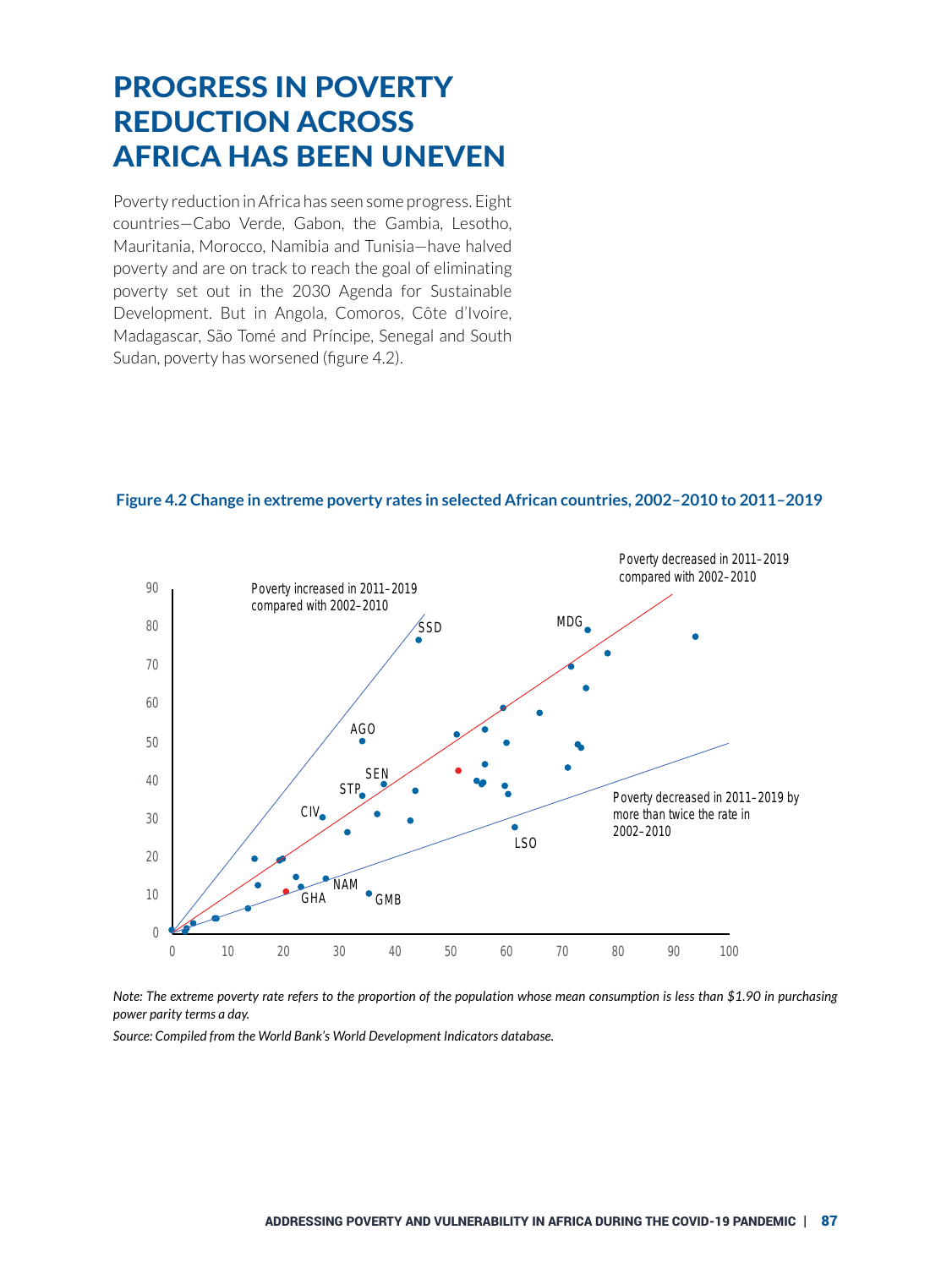While the share of the population living in extreme poverty has fallen since 1990, nearly 150 million more Africans are living in poverty today than 30 years ago (figure 4.3). Africans accounted for 62 per cent of the world's poor people in 2017, up from less than 15 per cent in 1990 (Christiansen and Hill, 2019). By 2030, almost 86 per cent of the world's people living in extreme poverty will be in Africa (World Bank, 2020). Thus, even before the onset of the COVID-19 pandemic, Africa was unlikely to meet Sustainable Development Goal 1 (to eradicate extreme poverty by 2030).

The number of people living in extreme poverty has risen since 1990, but the rate of increase has declined considerably since 2002 (figure 4.4). Africa added more than 9 million poor people a year in 1990–2002, only a little more than 1 million a year in 2002–2014 and 6.4 million people a year in 2014–2018 (figure 4.5). This trend is set to undergo a drastic change because of the COVID-19 pandemic: Africa could have added up to 55 million new poor people in 2020 (ECA, 2021). In other words, 12.6 per cent more people are expected to fall into poverty in 2020 alone than the total number of people pushed into poverty since 1999. At this point, it is difficult to predict the likelihood of these people exiting poverty in the future.





*Note: Poverty refers to mean consumption of less than \$1.90 in purchasing power parity terms a day. Source: Data from World Bank (2020).*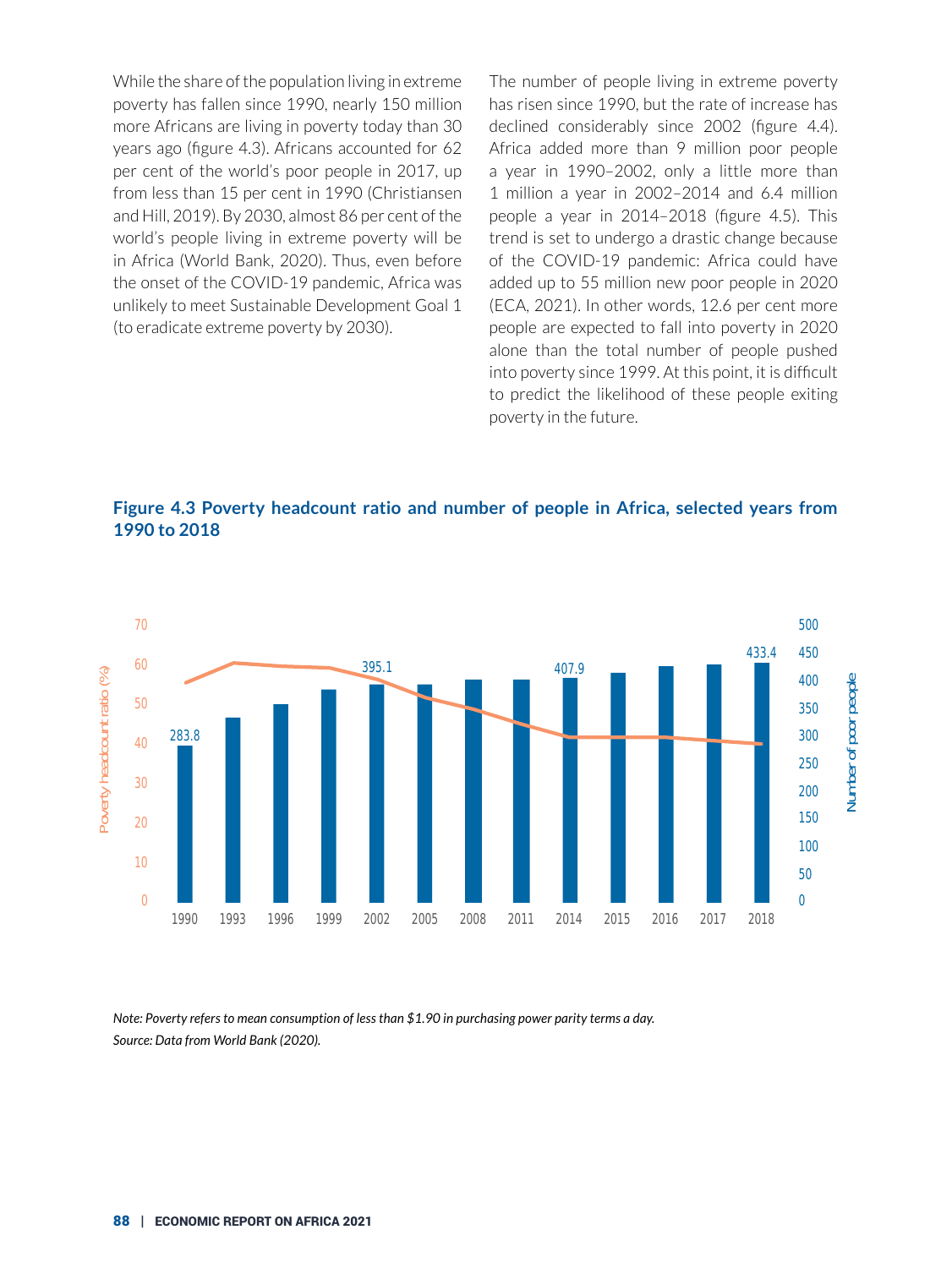



*a. ECA estimate of the increase because of the COVID-19 pandemic. Most of the increase is likely to have taken place in 2020. Note: In the original source, the data refer to Sub-Saharan Africa. Here the data refer to Africa because almost all the poverty in Africa is in the sub-Saharan region. Poverty refers to consumption of less than \$1.90 in purchasing power parity terms a day. Source: ECA calculations using data from World Bank (2020).*

The increase in the number of poor people in Africa due to the COVID-19 pandemic must be seen in the context of the longer trend of slow poverty reduction. While the increase itself is not unusual, the estimated size of the increase in one year due to the pandemic—nearly nine times the annual increase in 2014–2018—is exceptional. It accentuates the challenge of reducing poverty in Africa, which is huge—and varied. In early 2018, Nigeria overtook India as the country with the most people living in extreme poverty, and the Democratic Republic of the Congo could soon reach the number two spot. People living in extreme poverty in those two countries will account for more than half of Africa's poor people by 2030.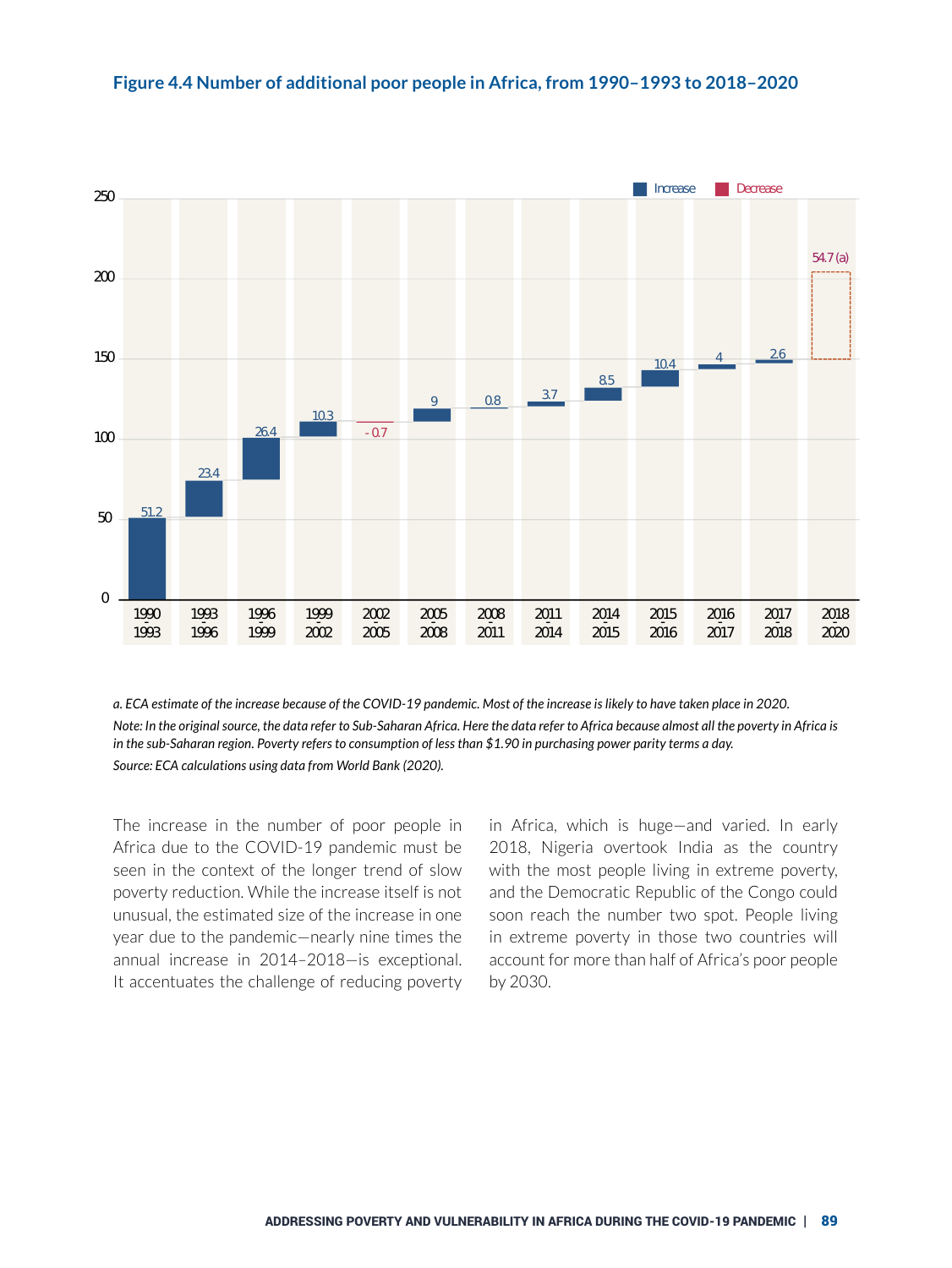#### **Figure 4.5 Number of additional poor people per year in Africa since 1990**

Number of additional poor people (million)



*a. Most of the increase is likely to have come in 2020.*

*Note: In the original source, the data refer to Sub-Saharan Africa. Here the data refer to Africa because almost all the poverty in Africa is in the Sub-Saharan region. Numbers in parentheses refer to the number of years.*

*Source: ECA calculations from World Bank (2020).*

### MULTIDIMENSIONAL **POVERTY**

Poverty is complex and multifaceted, involving health, education and living standards. As with monetary poverty, Africa has the highest deprivation in multidimensional poverty, with more than half the population living in multidimensional poverty (figure 4.6). Other regions also show non-monetary deprivations that are considerably higher than monetary poverty. In Latin America and the Caribbean, the share of the population in households living in multidimensional poverty is almost double the share of households living in monetary poverty.

There are stark overlaps in the forms of deprivation afflicting households in Africa, with 58 per cent of people in the region who live in multidimensional poverty—21 per cent of the

region's total population—deprived in all three dimensions of health, education and living standards (World Bank, 2020). This overlap is lower in other regions: 11 per cent of the people living in multidimensional poverty in Latin America and the Caribbean are deprived in all three dimensions, as are 22 per cent in the Middle East and North Africa. More than 90 per cent of people living in monetary poverty in Africa are also deprived in basic infrastructure, education or both. More than 375 million people in the region (37 per cent) live in households where at least one person is malnourished, and 487 million people (48 per cent of the region's population) lack access to safe drinking water. A key aspect of household poverty is the escalating cost of basic food items.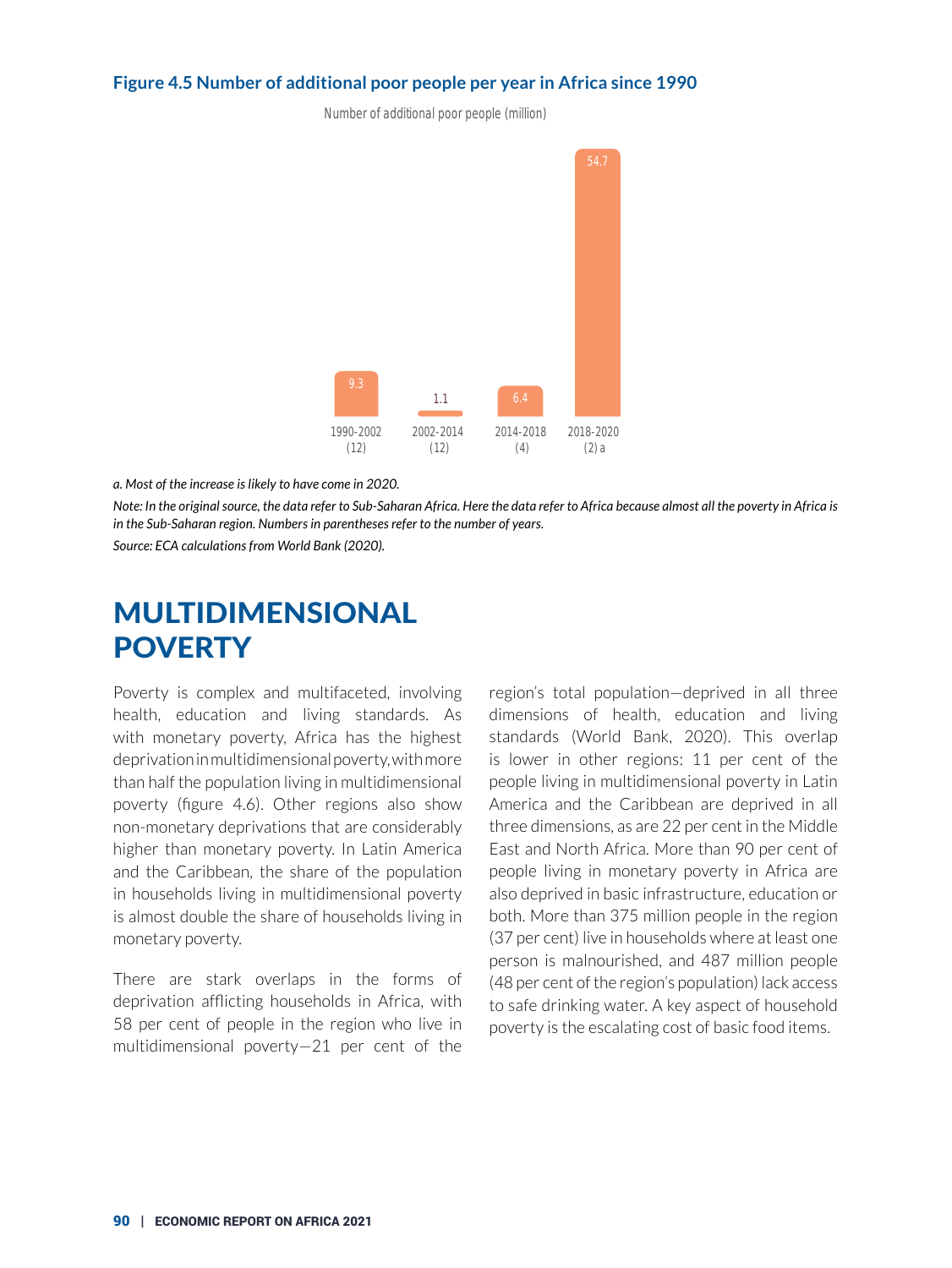#### **Figure 4.6 Incidence of multidimensional poverty and monetary poverty in selected African**  Figure 4.6 Incidence of multidimensional poverty and monetary poverty in selected African **countries, 2020** countries, 2020



*a. Refers to people whose mean consumption is less than \$1.90 in purchasing power parity terms a day. Source: Alkire et al. (2020).*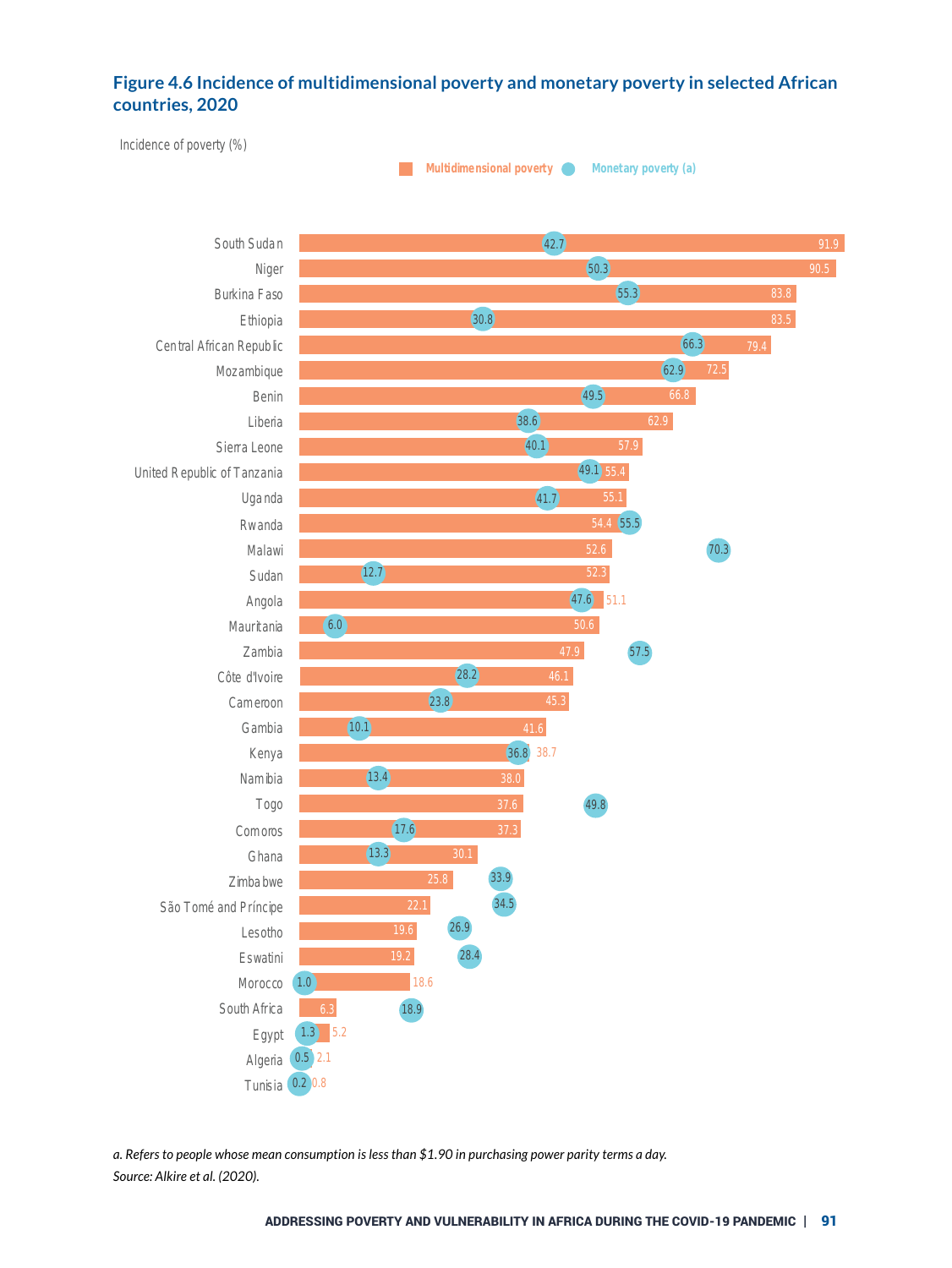*A key policy priority for Africa after the pandemic is to recover quickly from the adverse shock of the pandemic and accelerate poverty reduction, which requires overcoming deep-rooted structural challenges as well.*

The total number of people at high risk for multidimensional poverty ranges from 5,000 in São Tomé and Príncipe and 69,000 in Gabon to 40 million in Ethiopia. The five countries with the most people at high risk—Ethiopia (40 million), Nigeria (36 million), the Democratic Republic of the Congo (24 million), the United Republic of Tanzania (12 million) and Uganda (9 million) are home to 60 per cent of the total high-risk population in Africa.

The five countries with the highest proportions of people at high risk for multidimensional poverty are Ethiopia (37 per cent), Niger (35 per cent), Chad (32 per cent), the Democratic Republic of the Congo (29 per cent) and Burundi (26 per cent). These shares are above the population-weighted average for Africa, 20 per cent.

Even as some parts of the world slowly emerge from lockdowns, the COVID-19 pandemic is ongoing in many countries, and the number of confirmed cases and mortality rates keep increasing. Countries in Africa face hard policy choices with limited resources as they plan their recovery. A key policy priority for Africa after the pandemic is to recover quickly from the adverse shock of the pandemic and accelerate poverty reduction, which requires overcoming deeprooted structural challenges as well.

## FACTORING THE IMPACTS OF RISKS AND SHOCKS IN POVERTY REDUCTION

Households are typically exposed to a wide range of potential idiosyncratic and covariate shocks that can cause substantial fluctuations in income and consumption. Today's non-poor households may be tomorrow's poor households, and future efforts to reduce poverty need to target households that are already poor as well as nonpoor households that can be prevented from falling into poverty in the future.

Limited options to manage risks may mean that variation in household consumption over time remains high, particularly in risky environments (Gunther and Harttgen, 2009). In these cases, current poverty status is not necessarily a good indicator of poverty status in future years. Separating the parts of poverty that are structural from the parts that result from risks to shocks has important implications from a policy perspective. While social assistance programmes may be more appropriate for poverty alleviation, supporting households' main livelihoods might be a more efficient way of preventing households from falling into poverty in the future.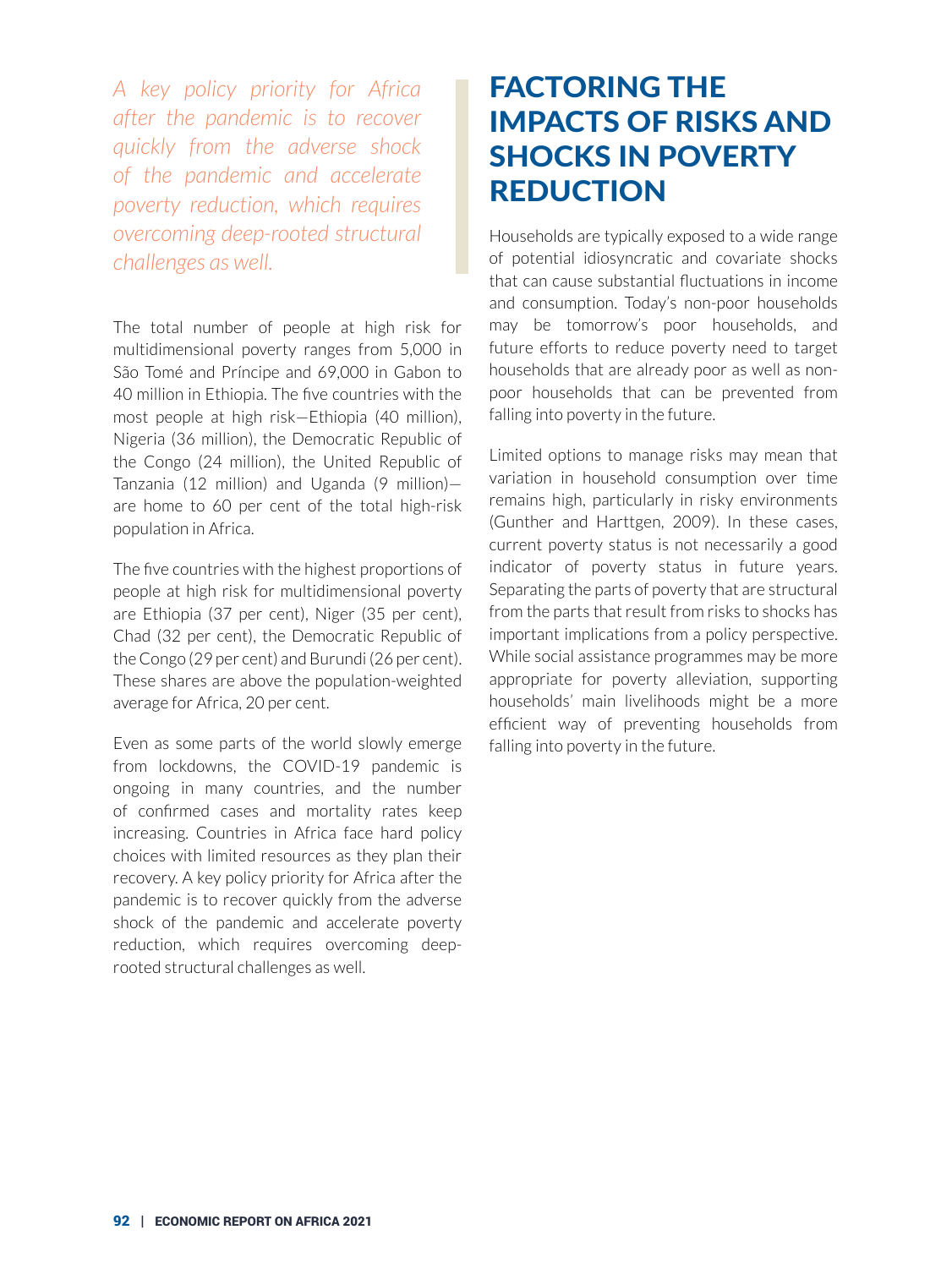Households in risky environments have developed various ex-ante and ex-post risk-coping strategies to reduce income fluctuations or to insure consumption against fluctuations. Because many poor households have limited or no access to formal insurance and credit, they rely on informal coping strategies, including transfers and remittances, asset liquidation, income diversification and migration (Barnett and Skees, 2008).

These strategies are incomplete, however. Large covariate shocks such as natural disasters can overwhelm households' capacity, partly because households affected by the shock may be unable to support each other, in which case, they may have to reduce consumption and take other measures such as withdrawing children from school or selling productive assets. These actions can have long-term, possibly irreversible, impacts on human capital accumulation and future productivity for household members in general and for children in particular (Carter and Maluccio, 2003; Jacoby and Skoufias, 1997).

## WHO IS AT RISK OF FALLING INTO POVERTY?

This section answers three key questions: How many people are vulnerable to falling into poverty because of shocks like COVID-19? Where are they located? And why are they vulnerable? The chapter helps answer the question posed at the start of the report: Where are the people pushed into poverty by the COVID-19 pandemic likely to be?

In the absence of reliable and comparable panel data, vulnerability is proxied by the distance from the poverty line. This means that the closer a nonpoor person's consumption is to the poverty line, the higher the likelihood of falling into poverty because of a shock. Similarly, the closer a poor person's consumption is to the poverty line, the higher the likelihood of exiting poverty in the future, in the absence of a shock. This approach, despite many caveats, provides a quick handle for assessing the country-wide magnitude of the challenge of reducing not only poverty but also long-term vulnerability to poverty.

The overall economic impact of the COVID-19 pandemic on individual consumption and well-being depends on the size, duration and frequency of the risk; exposure to the risk; and ability to manage the risk. The covariate nature of the pandemic—with effects on both demand and supply—means that long-term effects are difficult to measure but risk of consumption volatility is quantifiable. The limited ability to use pre-pandemic coping mechanisms such as smoothing consumption exacerbates pandemic-induced vulnerability.

Ability to manage risks depends on many factors. The chapter builds on the discussion of Sumner, Hoy and Ortiz-Juarez (2020), who focus on vulnerability to poverty—or what they call precarity. As discussed in chapter 1 of the current report, most poor people move in and out of poverty, so the distance from the poverty line is time variant, meaning that a person's vulnerability changes over time. Three kinds of movements are relevant in analysing vulnerability: the movement of non-poor people into poverty, the movement of poor people out of poverty and chronic continuation of poor people below the poverty line. The static poverty headcount ratio provides a snapshot of the net sum of these movements at a particular time.

The headcount ratio presents estimates of the potential impact of the pandemic on poverty using a range of shocks in household per capita consumption or income.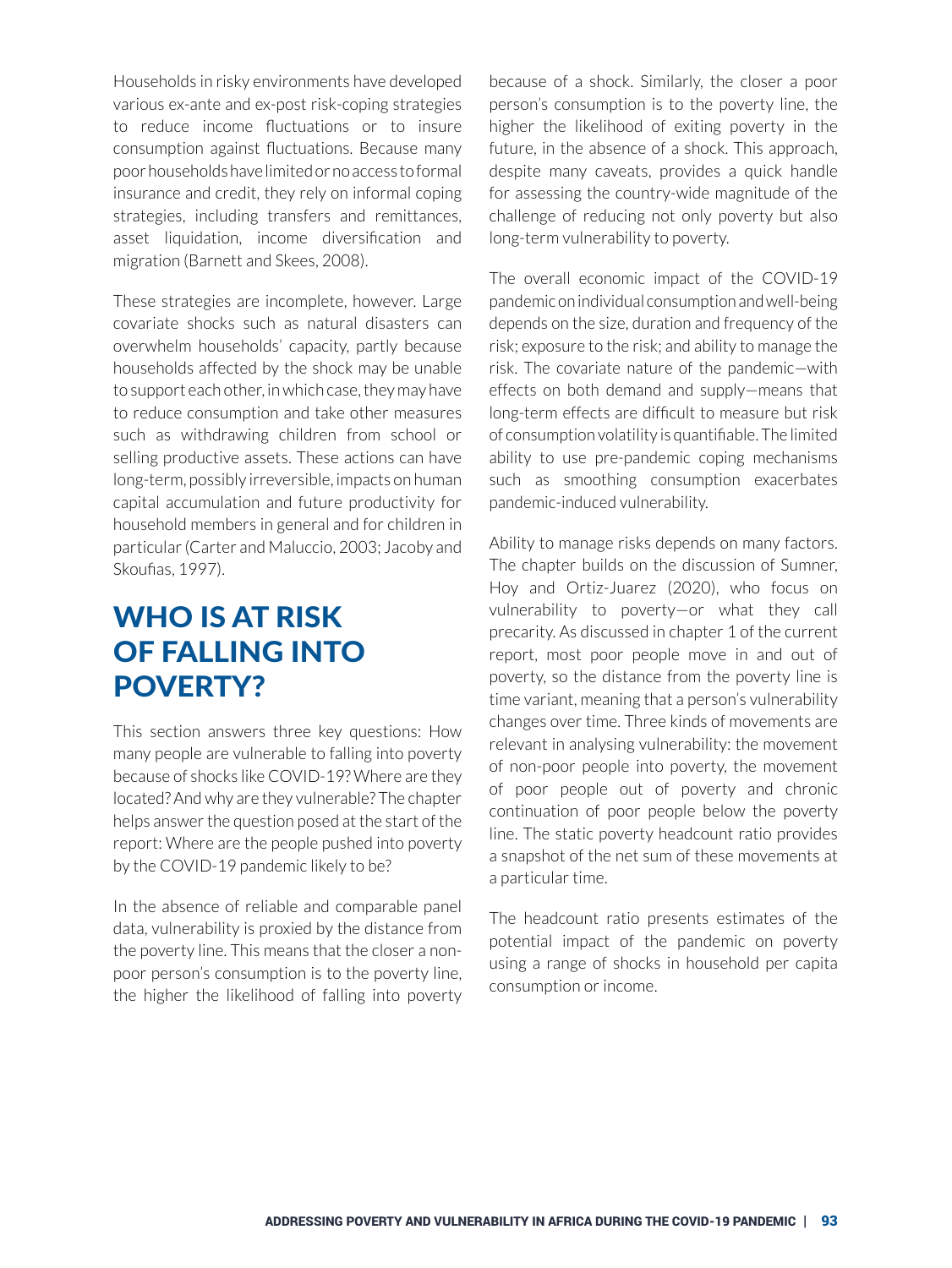## RANGE OF SHOCKS: THREE SCENARIOS

This chapter extends the analysis in Sumner, Hoy and Ortiz-Juarez (2020) by using an augmented or bidirectional concept of vulnerability where vulnerability is the likelihood of becoming poor in the future. This is possible through the three movements above—so vulnerability to chronic or long-term poverty is akin to a 100 per cent likelihood of future poverty; susceptibility to exiting poverty is akin to a 0 per cent likelihood of future poverty; and vulnerability of non-poor people to falling into poverty, which declines as distance from the poverty line increases, is akin to falling into poverty (box 4.1).

On the third point, the closer that the consumption of a non-poor person is to the poverty line, the higher the likelihood of falling into poverty. This provides a broad estimate of the number of people who are vulnerable to falling into poverty and thereby provides a sense of the scale of the problem. Using this premise as the basis for the subsequent analysis, the chapter uses three scenarios where individuals whose consumption is 0–10 per cent above the poverty line are the most vulnerable to falling into poverty, those whose consumption is 11–25 per cent above are less vulnerable and those whose consumption is 26–33 per cent above are even less vulnerable. The chapter analyses vulnerability to extreme poverty, so the three movements relate to the \$1.90 poverty line.

While seemingly arbitrary, the three scenarios capture a range of shocks to well-being for individuals in the bottom income quintile. A key assumption is that the impact on well-being among people living in poverty and people living in extreme poverty far exceeds the impact on national economies because COVID-19 is both a demand and supply shock and because of Africa's high informality, under-employment and fragmented social protection system, where only 18 per cent of people have access to at least one social protection benefit.

#### **Box 4.1 Three scenarios to capture the range of shocks**

In the absence of an established benchmark, the number of vulnerable people is estimated both above and below the extreme poverty line (\$1.90 in purchasing power parity terms a day) at different levels namely, +/–10 per cent of the extreme poverty line, +/–25 per cent and +/–33 per cent. Individuals whose consumption is 0–10 per cent, 11–25 per cent and 26–33 per cent above the extreme poverty line are considered vulnerable to falling below the poverty line, depending on the size and duration of the shock and the impact on the economic sector where the individual works. Individuals whose consumption is more than 33 per cent above the poverty line but below \$5.50 (in purchasing power parity terms) a day are poor based on that poverty line but are considered the least vulnerable to falling into extreme poverty.

Similarly, individuals whose consumption is 10 per cent, 25 per cent and 33 per cent below the extreme poverty line are vulnerable to staying in poverty. Those closer to the poverty line, within 25 per cent or 33 per cent, could exit poverty soon but are likely to be adversely affected by the economic downturn accompanying the COVID-19 pandemic and unable to exit poverty for some time. Those whose consumption is more than 33 per cent below the poverty line (that is, less than \$1.30) would require very high growth elasticity of poverty to exit poverty. They are likely to remain in poverty over the long term.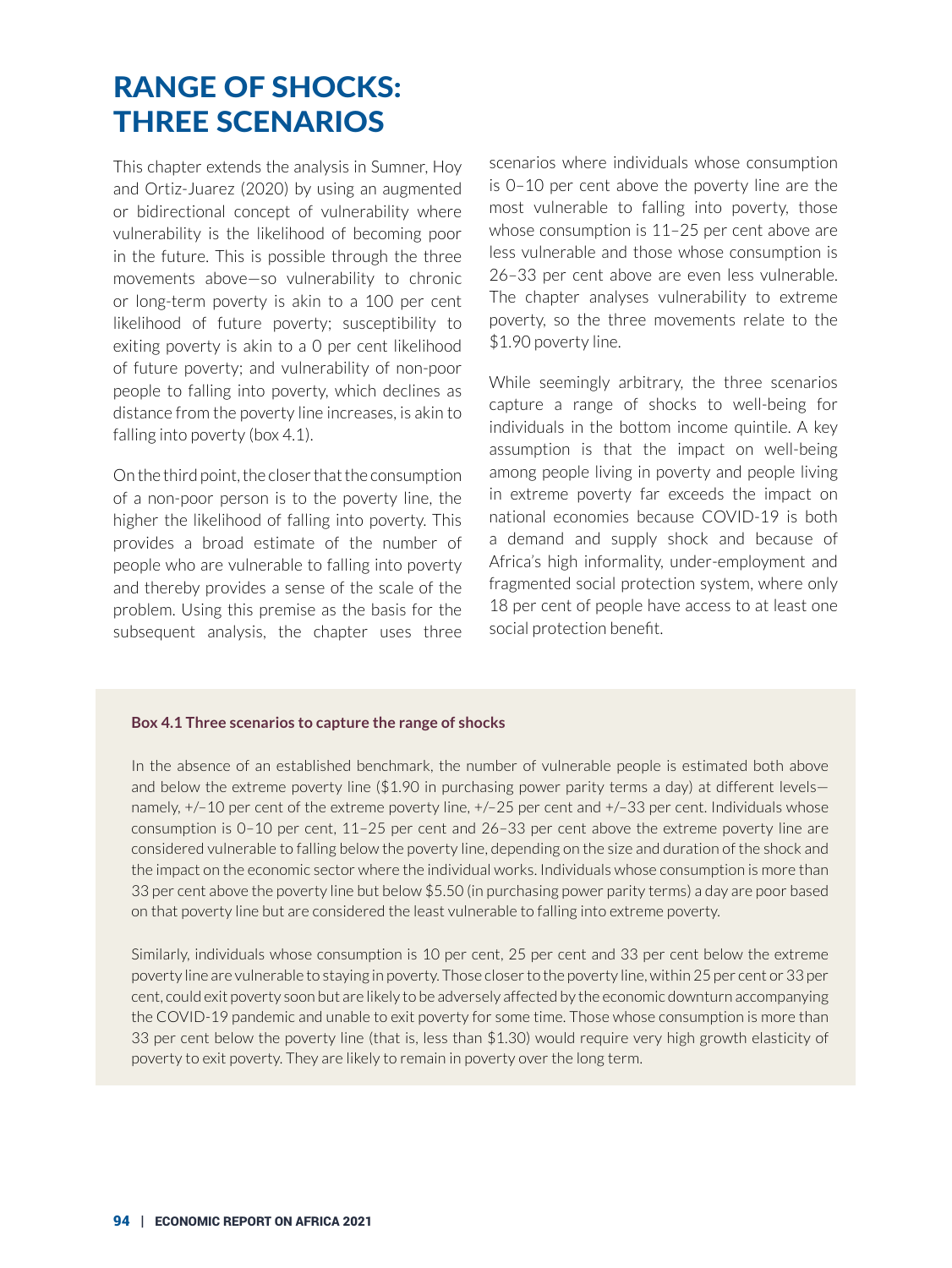A key limitation of the analysis is that the impact is distribution-neutral and is assumed to have a uniform effect on all individuals within a particular consumption band. Thus, consumption is assumed to be at a single point at \$2.09 (10 per cent above the \$1.90 poverty line). The results thus understate the vulnerability to falling into poverty and overstate the Poverty Gap Index, but only by degree and without taking away from the central argument.

The most important point of this analysis is that whether an individual is vulnerable to falling into poverty depends on the precise nature and duration of the crisis, which can differ in each country because of differences in government response. The latter depends on the extent of lockdowns imposed (the Government Stringency Index) and the size and duration of the fiscal stimulus analysed in chapter 2.

*...whether an individual is vulnerable to falling into poverty depends on the precise nature and duration of the crisis, which can differ in each country because of differences in government response.*

## VULNERABILITY TO POVERTY IN AFRICA

This section presents the headcount of the population likely to fall into poverty because of a shock like COVID-19, expressed in both absolute numbers and percentage of the total population. This is consistent with research that measures vulnerability as an ex-ante expectation of household-level poverty, which is then aggregated to the population level (Pritchett et al., 2000). However, in the absence of comparable household panel data for all African countries, the vulnerable headcount is estimated directly from populationlevel data.

The likelihood of staying in poverty increases as an individual's consumption moves further away from \$1.90 and closer to \$1.30 (top half of table 4.1). The likelihood of falling into poverty increases as an individual's consumption moves closer to \$1.90, and even a small shock is enough to push the household below the poverty line (bottom half of table 4.1). However, these numbers become difficult to gauge in the context of a COVID-19-induced global recession and the associated increase in the cost of living. The \$1.90 a day threshold does not capture the depth of poverty and vulnerability, particularly given many African countries' lack of well-funded social protection programmes.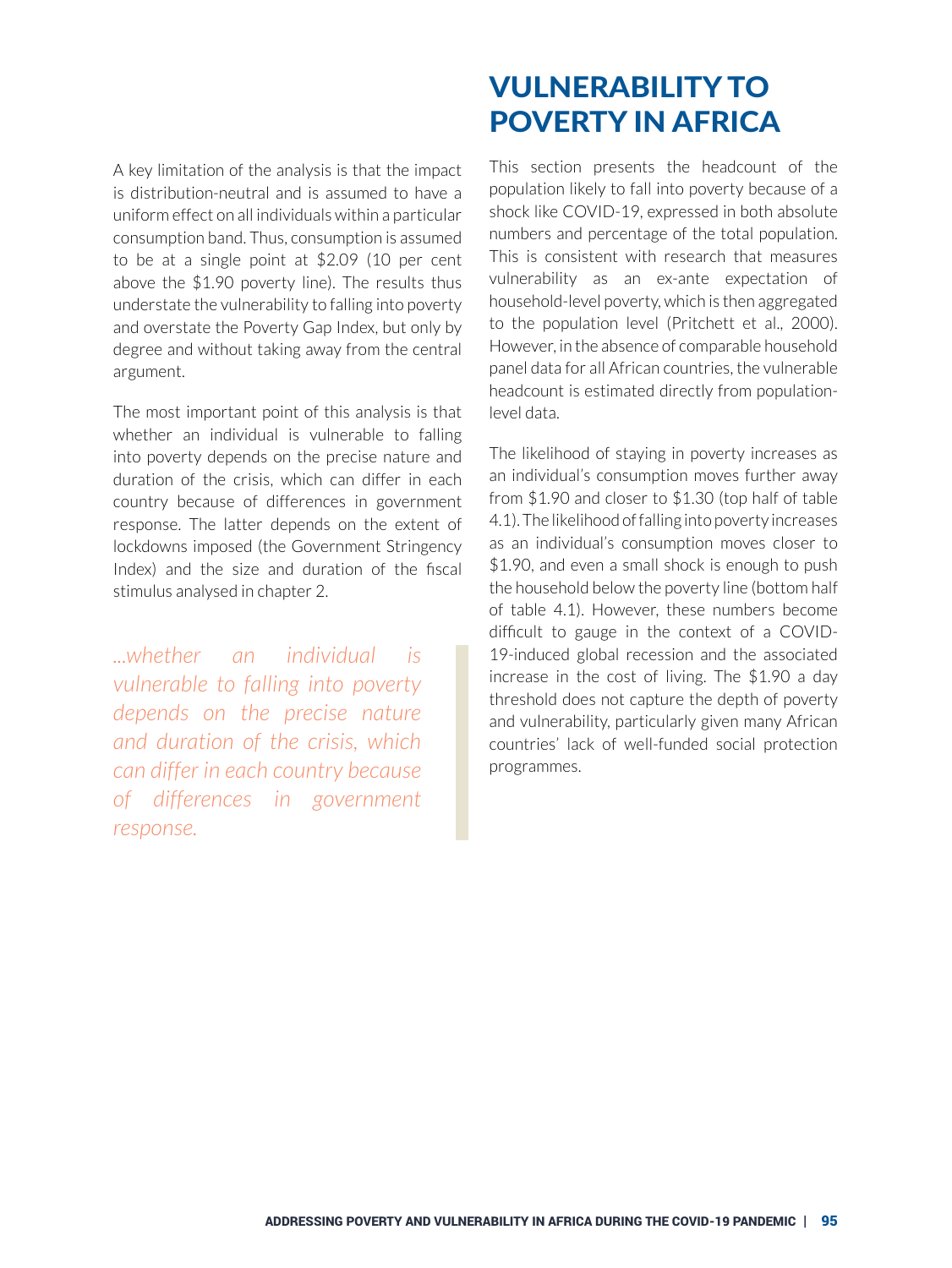#### **Table 4.1 Distribution of poor people and people vulnerable to staying in or falling into poverty in Africa in different consumption bands, by African subregion and country income group, 2019**

|                                                                                           | Direction of                | Consumption<br>band<br>$(2011 \, \text{S} \, \text{in}$<br>purchasing<br>power parity<br>terms) | <b>Distance</b><br>from the        | Subregion<br>(% )      |                        |                          |                        |                            |                       | Income group                      |                                  |                       |  |
|-------------------------------------------------------------------------------------------|-----------------------------|-------------------------------------------------------------------------------------------------|------------------------------------|------------------------|------------------------|--------------------------|------------------------|----------------------------|-----------------------|-----------------------------------|----------------------------------|-----------------------|--|
|                                                                                           | increasing<br>vulnerability |                                                                                                 | extreme<br>poverty<br>line<br>(% ) | North<br>Africa<br>(6) | West<br>Africa<br>(15) | Central<br>Africa<br>(5) | East<br>Africa<br>(12) | Southern<br>Africa<br>(11) | Low<br>income<br>(21) | Lower<br>middle<br>income<br>(22) | Upper<br>middle<br>income<br>(4) | High<br>income<br>(2) |  |
|                                                                                           |                             | < 1.30                                                                                          | $<-33$                             | 1.4                    | 19.5                   | 24.4                     | 33.3                   | 34.6                       | 32.2                  | 18.2                              | 14.5                             | 0.1                   |  |
| Living in<br>extreme<br>poverty<br>and<br>vulnerable<br>to staying<br>in poverty          |                             | $1.30 - 1.40$                                                                                   | $-25$ to $-33$                     | 0.9                    | 5.8                    | 4.9                      | 5.6                    | 5.5                        | 5.5                   | 4.7                               | 3.5                              | 0.0                   |  |
|                                                                                           |                             | $1.41 - 1.71$                                                                                   | $-10$ to $-25$                     | 2.7                    | 11.1                   | 8.9                      | 10.4                   | 9.3                        | 10.1                  | 8.9                               | 8.1                              | 0.9                   |  |
|                                                                                           |                             | $1.72 - 1.90$                                                                                   | $0$ to $-10$                       | 2.2                    | 6.8                    | 5.2                      | 6.2                    | 5.5                        | 6.0                   | 5.5                               | 5.9                              | 0.8                   |  |
| Not living<br>in extreme<br>poverty<br>but<br>vulnerable<br>to falling<br>into<br>poverty |                             | $1.90 - 2.10$                                                                                   | $0 - 10$                           | 3.2                    | 6.6                    | 5.2                      | 5.6                    | 4.8                        | 5.5                   | 5.5                               | 5.0                              | 1.3                   |  |
|                                                                                           |                             | $2.10 - 2.40$                                                                                   | $10 - 25$                          | 6.0                    | 8.3                    | 6.6                      | 6.8                    | 6.2                        | 6.9                   | 7.3                               | 7.6                              | 1.4                   |  |
|                                                                                           |                             | $2.40 - 2.50$                                                                                   | $25 - 33$                          | 4.0                    | 4.4                    | 3.6                      | 3.5                    | 3.0                        | 3.6                   | 4.0                               | 3.9                              | 2.0                   |  |
| Least<br>vulnerable                                                                       |                             | $2.51 - 5.50$                                                                                   | > 33                               | 79.5                   | 37.6                   | 41.2                     | 28.7                   | 31.0                       | 30.1                  | 46.0                              | 51.6                             | 93.4                  |  |
| <b>Total</b>                                                                              |                             |                                                                                                 |                                    | 100                    | 100                    | 100                      | 100                    | 100                        | 100                   | 100                               | 100                              | 100                   |  |

*Note: Numbers in parentheses are the number of countries providing data. Percentages may not sum to 100 because of rounding. Source: ECA calculations using consumption data from the World Bank's PovcalNet.*

#### **Table 4.2 Distribution of poor people and people vulnerable to staying in or falling into poverty across African subregions and country income group, by consumption band, 2019 (%)**

|                                                                             | Subregion              |                        | Income group             |                        |                            |       |                       |                                   |                                  |                       |       |
|-----------------------------------------------------------------------------|------------------------|------------------------|--------------------------|------------------------|----------------------------|-------|-----------------------|-----------------------------------|----------------------------------|-----------------------|-------|
| Consumption band<br>$(2011 $$ in purchasing<br>power parity terms<br>a day) | North<br>Africa<br>(6) | West<br>Africa<br>(15) | Central<br>Africa<br>(5) | East<br>Africa<br>(12) | Southern<br>Africa<br>(11) | Total | Low<br>income<br>(21) | Lower<br>middle<br>income<br>(22) | Upper<br>middle<br>income<br>(4) | High<br>income<br>(2) | Total |
| < 1.30                                                                      | 0.8                    | 26.1                   | 4.0                      | 50.2                   | 19.0                       | 100.0 | 60.3                  | 37.7                              | 2.1                              | $\mathbf 0$           | 100.0 |
| $1.30 - 1.40$                                                               | 2.4                    | 37.6                   | 3.9                      | 41.5                   | 14.6                       | 100.0 | 50.2                  | 47.4                              | 2.4                              | $\Omega$              | 100.0 |
| $1.41 - 1.71$                                                               | 3.7                    | 38.5                   | 3.8                      | 40.9                   | 13.2                       | 100.0 | 49.1                  | 47.9                              | 3.0                              | $\mathbf 0$           | 100.0 |
| $1.72 - 1.90$                                                               | 5.0                    | 38.9                   | 3.6                      | 39.6                   | 12.0                       | 100.0 | 48.0                  | 48.4                              | 3.5                              | $\Omega$              | 100.0 |
| $1.90 - 2.09$                                                               | 7.5                    | 39.4                   | 3.8                      | 37.5                   | 11.9                       | 100.0 | 45.7                  | 51.1                              | 3.2                              | $\Omega$              | 100.0 |
| $2.10 - 2.50$                                                               | 10.8                   | 38.5                   | 3.7                      | 35.1                   | 11.8                       | 100.0 | 44.3                  | 52.0                              | 3.7                              | $\Omega$              | 100.0 |
| $2.51 - 5.50$                                                               | 13.4                   | 37.9                   | 3.8                      | 34.1                   | 10.8                       | 100.0 | 43.3                  | 53.1                              | 3.6                              | $\Omega$              | 100.0 |
| >5.50                                                                       | 26.2                   | 31.7                   | 4.2                      | 27.2                   | 10.7                       | 100.0 | 35.4                  | 60.0                              | 4.6                              | $\Omega$              | 100.0 |

*Note: Numbers in parentheses are the number of countries providing data. Percentages may not sum to 100 because of rounding. Source: ECA calculations using consumption data from the World Bank's PovcalNet.*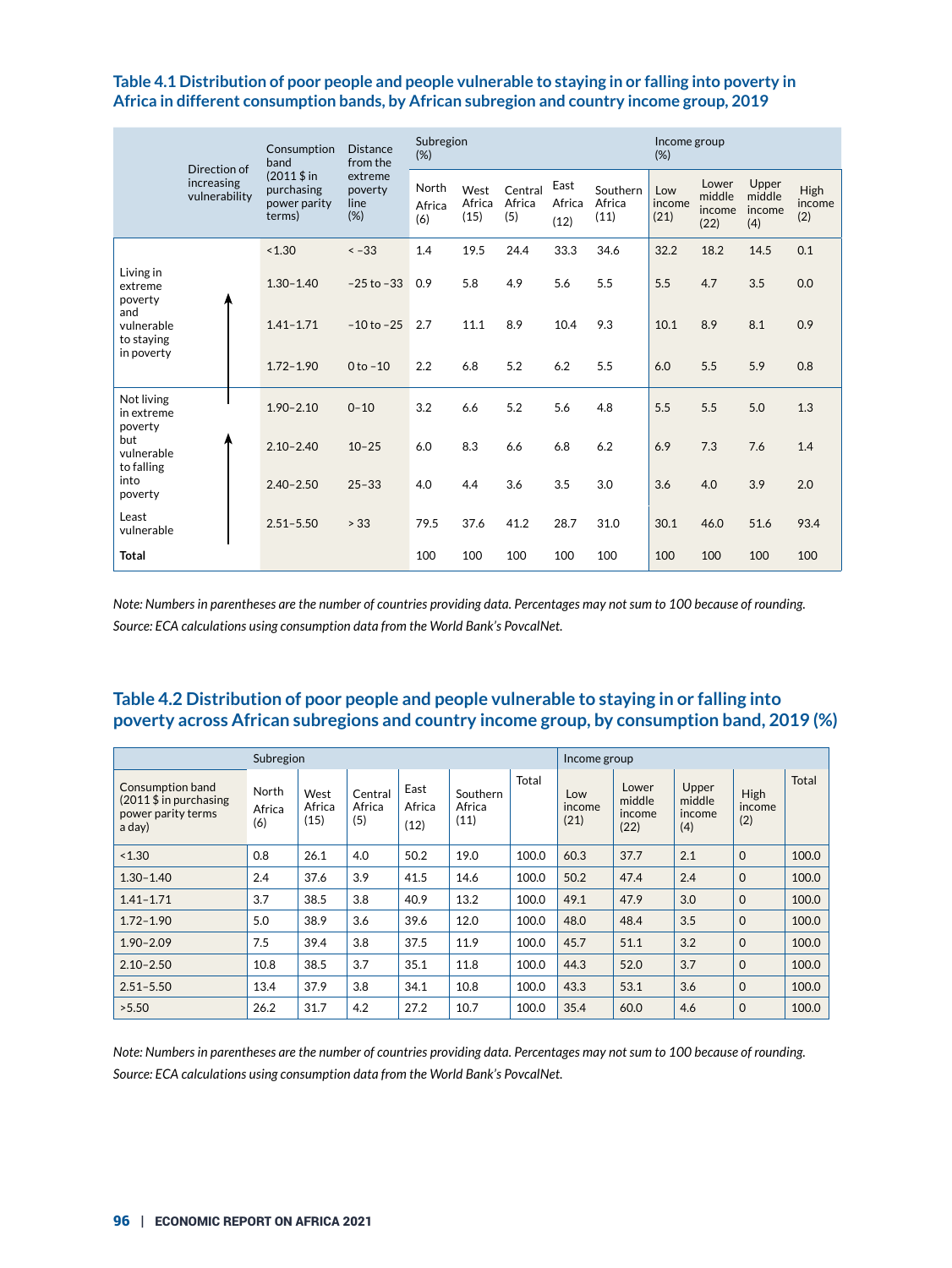The subregions in which the people most vulnerable to staying in poverty (or living in chronic poverty) account for the largest share of the total population are Southern Africa (34.6 per cent) and East Africa (33.3 per cent). Unsurprisingly, the country income group in which the people most vulnerable to staying in poverty because of a shock account for the largest share of the total population is the low-income group 33.2 per cent) (table 4.1). About 50.2 per cent of the people in Africa who are most vulnerable to staying in poverty live in East Africa, and 60.3 per cent live in low-income countries (table 4.2).

#### **Susceptible to exiting poverty**

More than 413 million people whose consumption is \$1.30–\$1.90 a day are both poor and vulnerable (see figure 4.3). This figure has been climbing in recent years (World Bank, 2020). Their daily consumption is 10–33 per cent below the extreme poverty line, and the likelihood of exiting poverty decreases as consumption moves away from \$1.90. So, all other things being equal, individuals whose consumption is only 10 per cent below the poverty line are more likely to exit poverty in the future than those whose consumption is 25 per cent or 33 per cent below.

For the more than 61 million people whose consumption is \$1.90–\$2.09 (0–10 per cent above the poverty line), the gains of the last decade are likely to be reversed, and many may fall further into poverty because of the COVID-19 pandemic. An equal number of these people (24 million) are in East and West Africa, led by Nigeria (12.6 million) and Ethiopia (7.6 million) and followed by the United Republic of Tanzania (4 million), the Democratic Republic of the Congo (3.6 million), Kenya (3.2 million), Uganda (2.9 million) and South Africa (2 million). More than 62 per cent of people whose consumption is 10 per cent below the poverty line are from these seven countries. This group requires increased social sector spending, with targeted support to preserve earlier gains and prevent households from having to resort to adverse coping strategies such as pulling children out of school, which will jeopardize their future exit from poverty.

Given the high internet penetration in these countries, social registries and digital financial infrastructure should be universalized, instead of social assistance, and strengthened to transfer cash benefits directly to the beneficiaries, as Nigeria and Togo are doing. Increasing women's financial literacy and access to digital platforms and bank accounts can greatly improve targeting, and these actions are emphasized to directly receive the transfers. At present, only 42 per cent of adults in Africa have a bank account, with a 12.5 percentage point gender gap in account ownership (Statista, 2020). Further, only 29 per cent of individuals use the internet, the lowest proportion in the world. Only 20 per cent of women in Africa use the internet (Lucini, 2017).

#### **Vulnerable to falling into poverty**

About 175 million people have consumption 10–33 per cent above the extreme poverty line and are not poor but are vulnerable to falling into poverty, depending on the distance from the poverty line. All else being equal, individuals whose consumption is 10 per cent above the poverty line are more likely to fall into poverty in the future than individuals whose consumption is 25 per cent or 33 per cent above.

About 58 million are extremely vulnerable to falling into poverty because their mean consumption is only 0–10 per cent above the poverty line, and a very small drop in consumption could be enough to push them below the line. This group makes up most of the population that is newly poor because of the COVID-19 pandemic. The subregions with the largest proportions of people most vulnerable to falling into poverty are West Africa (6.6 per cent) and East Africa (5.6 per cent) (figure 4.7), led by Nigeria and Ethiopia, owing to shocks (figure 4.8). About 55 per cent of people in African countries with data who are vulnerable to falling into poverty are in the 29 middle- and high-income countries; only 45 per cent are in the 20 low-income countries (table 4.3). Overall, the low-income countries have a higher density of vulnerable people (50,493 per million) than the middle- and high-income countries (40,853 per million).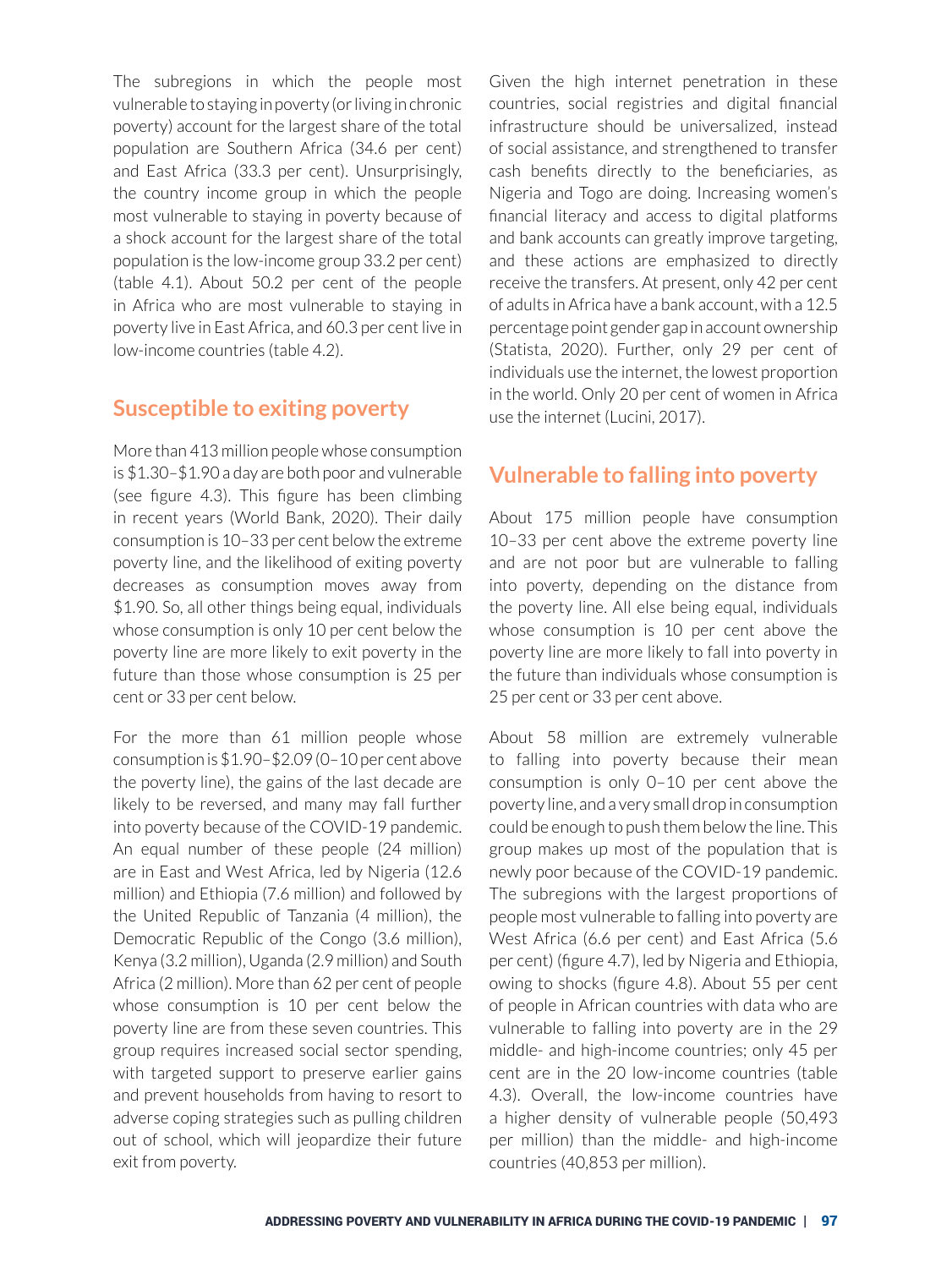#### **Figure 4.7 Proportion of poor people and people who are vulnerable to falling into extreme poverty, by consumption band and African subregion, 2020** poverty, by consumption band and African subregion, 2020



*Source: ECA calculations using consumption data from the World Bank's PovcalNet. Note: Red arrows indicate the proportion people who are vulnerable to falling into extreme poverty.*



#### **Figure 4.8 Distribution of people vulnerable to falling into poverty in Africa, 2020**

*Source: ECA calculations using data from the World Bank's PovcalNet database.*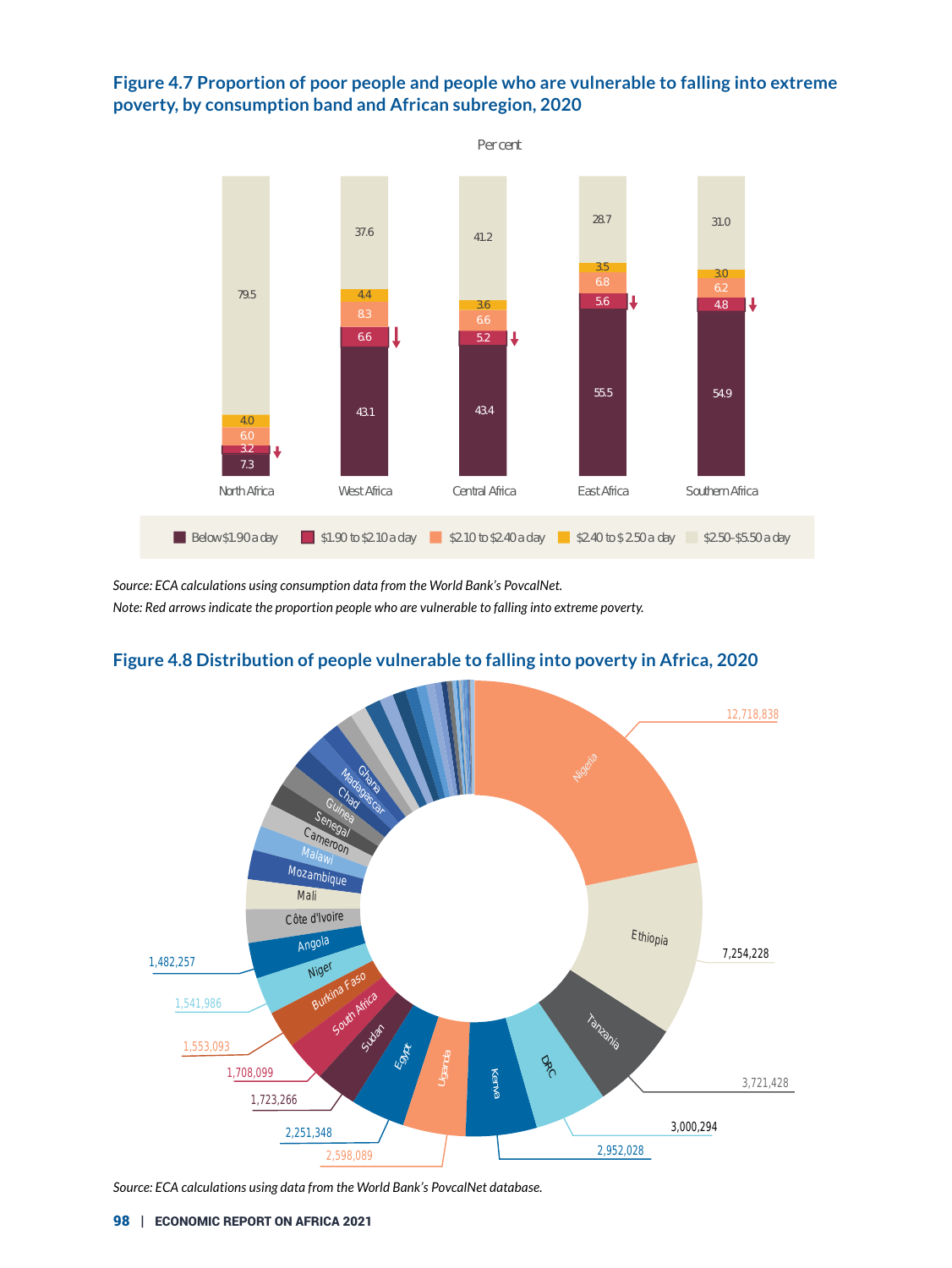| Absolute number                  |           | <b>Density</b> |                             |           |                           |  |
|----------------------------------|-----------|----------------|-----------------------------|-----------|---------------------------|--|
| Country                          | Subregion | <b>Million</b> | Country                     | Subregion | Per million<br>population |  |
| Nigeria                          | West      | 12.7           | Burkina Faso                | West      | 74,300                    |  |
| Ethiopia                         | East      | 7.2            | Guinea                      | West      | 69,200                    |  |
| United Republic of Tanzania      | East      | 3.7            | Sierra Leone                | West      | 68,600                    |  |
| Democratic Republic of the Congo | East      | 3.0            | Liberia                     | West      | 64,000                    |  |
| Kenya                            | East      | 2.9            | Niger                       | West      | 63,700                    |  |
| Uganda                           | East      | 2.6            | Ethiopia                    | East      | 63,100                    |  |
| Egypt                            | North     | 2.2            | United Republic of Tanzania | East      | 62,300                    |  |
| Sudan                            | North     | 1.7            | Nigeria                     | West      | 61,700                    |  |
| South Africa                     | Southern  | 1.7            | Mali                        | West      | 60,700                    |  |
| Burkina Faso                     | West      | 1.5            | Uganda                      | East      | 56,800                    |  |

#### **Table 4.3 Ten African countries with the highest absolute number of people vulnerable to falling into poverty and highest density of vulnerable people, 2020**

*Source: ECA calculations using data from the World Bank's PovcalNet database.*

The non-poor but vulnerable group requires social protection through an adaptive social protection framework that uses improved targeting methods. The social protection programmes need to link to productivity gains and decent employment. This allows investments in human capital accumulation to be inputs and complementary to business development and promotion, as well as employment creation, especially among young people. In addition, the African Continental Free Trade Area and other continental interventions need to be leveraged to improve labour mobility across national borders, including for regional public works. Further, the pooled procurement of pharmaceutical products is expected to create an estimated 16 million jobs while enhancing the skills of young people in the labour force.

*The African Continental Free Trade Area and other continental interventions need to be leveraged to improve labour mobility across national borders, including for regional public works.*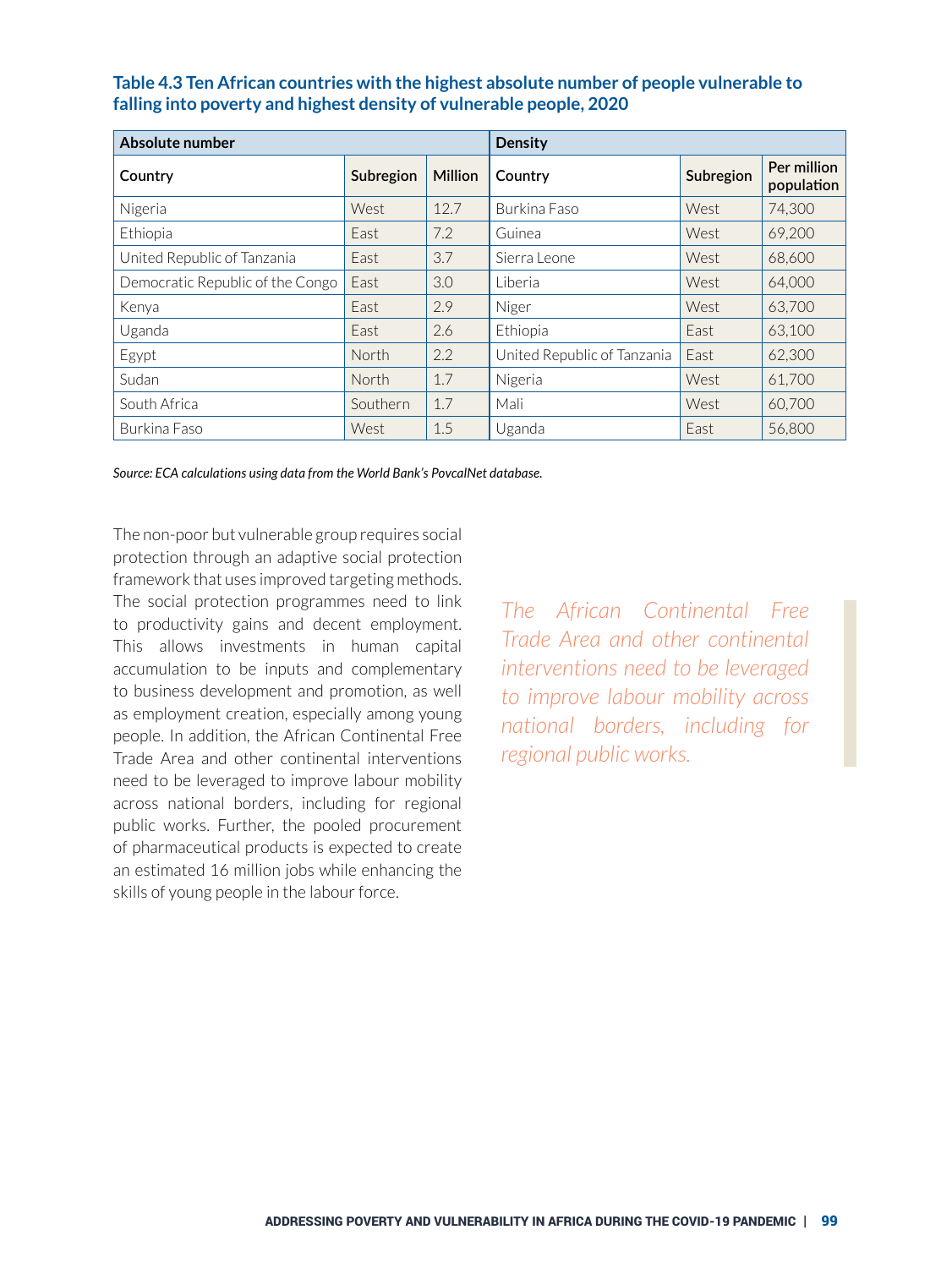## DRIVERS OF TRANSIENT POVERTY AND VULNERABILITY

The drivers of transient poverty and vulnerability are many. They include ill health, unemployment, lack of access to schooling and high cost of living. In the context of the COVID-19 pandemic and its impact on poverty and vulnerability, the focus here is on vulnerable employment and low wages as drivers. For monoculture economies in Africa, instability in the world economy could have a devastating effect on poverty.

#### **Vulnerable employment**

This section explores the nature of vulnerable employment and its association with poverty and vulnerability. Such employment looms large because of the direct impact of the COVID-19 pandemic on informal workers. Accounting for more than 80 per cent of jobs, the informal sector is the main source of employment in Africa. The urban informal economy is particularly important for young people (95.8 per cent of people ages 15– 24 in urban areas work in the informal economy) and women (92.1 per cent) and is a major contributor to poverty reduction. Vulnerable employment and vulnerability to poverty show a high positive correlation (0.76) (figure 4.9), though Mauritania and the Gambia record high vulnerable employment with low poverty.

Vulnerable employment is often characterized by inadequate earnings (see figure 4.9) and low productivity. Many people in vulnerable employment engage in own-account work or in family firms with limited or no access to social protection, including social assistance. The COVID-19 pandemic has highlighted the vulnerability of informal workers because lockdown measures that helped contain the spread of the virus have also led to job losses, food insecurity and increased vulnerability to poverty. For many, staying indoors is a luxury they cannot afford.  $\mathcal{F}_{\mathbf{y}}$  vulnerable employment is strongly correlated with vulnerability to poverty to poverty to poverty to poverty to possible employment is strongly to possible employment is  $\mathcal{F}_{\mathbf{y}}$ 

**Figure 4.9 Vulnerable employment is strongly correlated with vulnerability to poverty** 



Source: ECA calculations using the International Labour Organization's statistical database (ILO 2020b) for employment data and the<br> World Bank's World Development Indicators database for poverty data. *Note: Orange dots are low-income countries, and blue dots are middle- and high-income countries, per World Bank criteria.*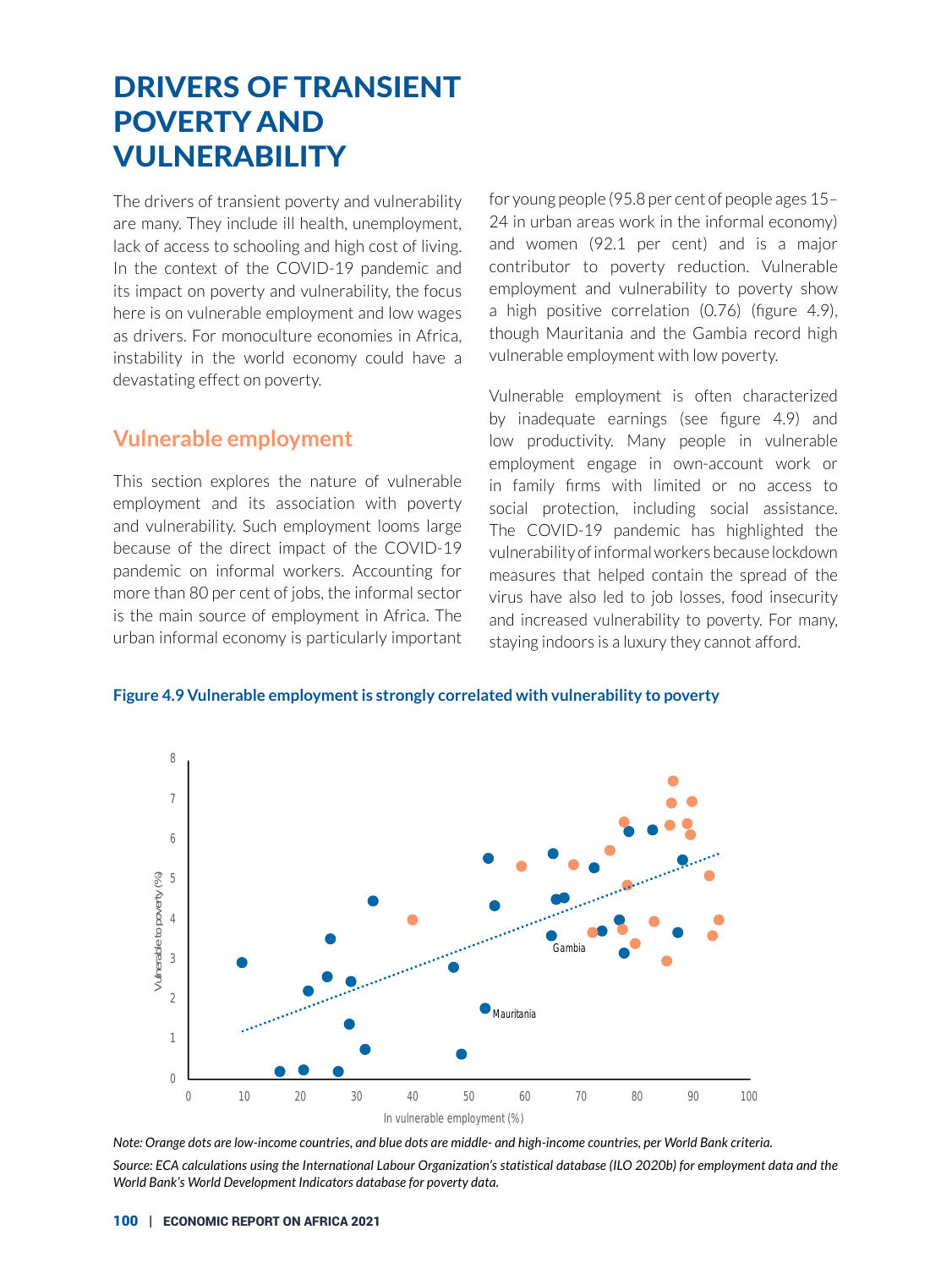The informal sector is heterogeneous and has limited but varying capacity to cope with economic shocks. Those working in it who are below the poverty line depend on social protection transfers from the government, though in Africa, only 18 per cent of these working poor people have access to at least one social protection benefit. Informal sector workers who are relatively, but only marginally, better off typically use accumulated savings to smooth consumption. Also called the "missing middle," they lack the protection that formal workers receive from social insurance (Sharif et al., 2020). And uncertainty around the COVID-19 pandemic makes it difficult for them to make savings last for the duration of lockdowns, which has increased their vulnerability to falling into poverty.

#### **Informality and vulnerability**

The shares of people in vulnerable employment and of working poor people decline sharply as GDP per capita increases (figure 4.10). In Africa, the share of workers in informal employment is 86 per cent (ILO, 2018) and decreases as household affluence and the proportion of formal employment rises. A large proportion of wage employees who earn minimum wage or less hold informal jobs, and many of them live in low-income households.

**Figure 4.10a Vulnerable employment and the number of working poor people decline sharply as income rises**



*Note: Orange dots are low-income countries, and blue dots are middle- and high-income countries, per World Bank criteria. Source: ECA calculations using the International Labour Organization's statistical database (ILO 2020b) for employment data and the World Bank's World Development Indicators database for poverty data.*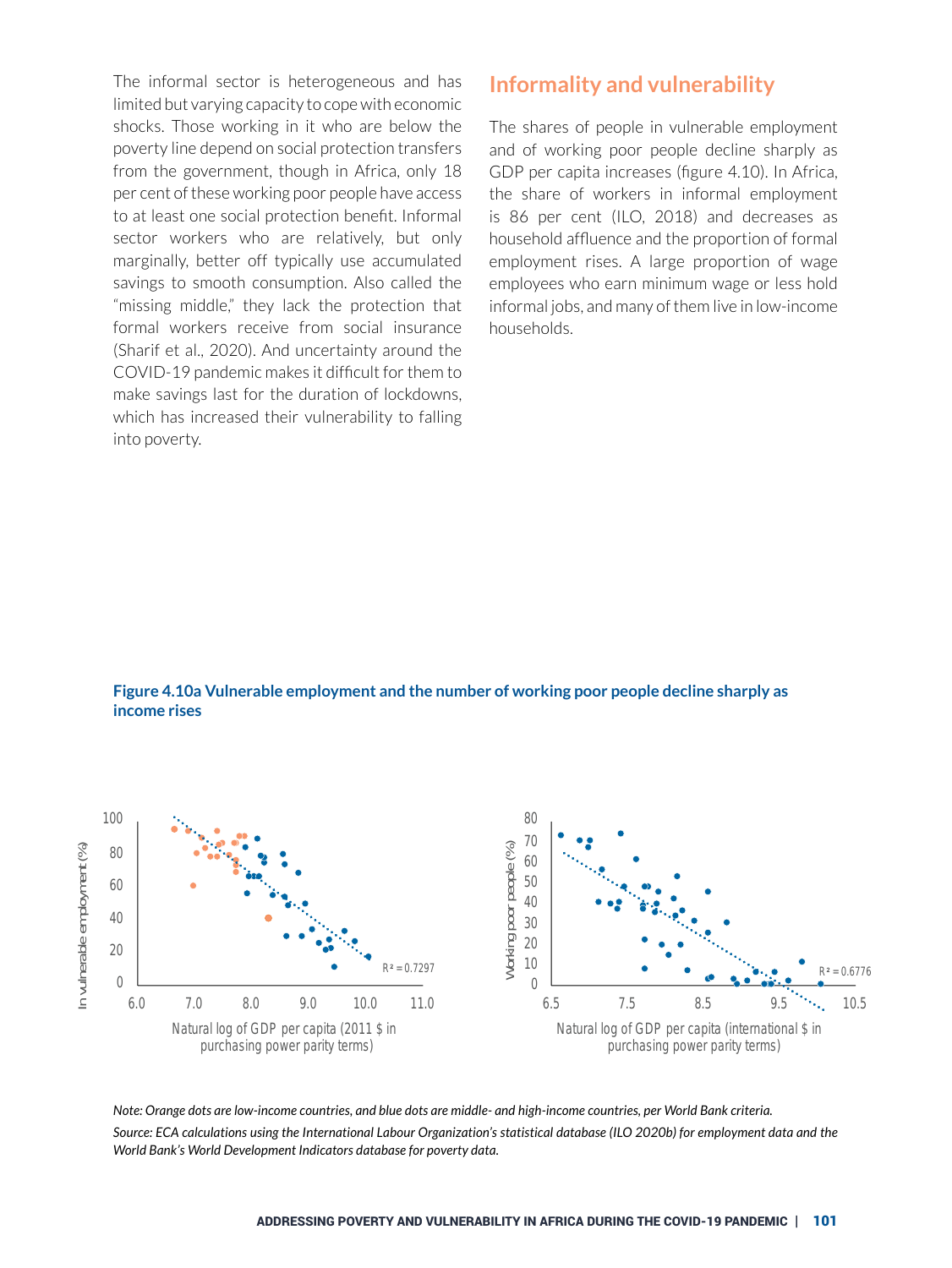Non-wage informal employment is the dominant category across all income deciles in Africa. Only 13.5 per cent of workers are classified as wage employees in formal employment, and most of them are in the top deciles of the household income distribution. About 65.4 per cent of wage employees are in informal employment, and 38.5 per cent of them earn minimum wage or less, while non-wage employment (formal and informal) accounts for 79.4 per cent of all employment in African countries for which data are available (ILO, 2020a).

Vulnerability to falling into poverty depends on the pattern of prevailing household risks. The variation across countries in household impacts of the COVID-19 pandemic depends on government policies (ex-ante) and steps to mitigate the pandemic's impact (ex-post). These policies and steps generally reflect state provision of public goods such as healthcare, education and social protection; market-driven interventions, such as in the labour market; and individual agency through savings. Yet the COVID-19 pandemic radically changed these baseline conditions in 2020 and likely shifted the location and scale of vulnerability, as well as the people affected by it. Vulnerability increases because of inadequate risk insurance. Reducing vulnerability should thus be about limiting exposure to risks and better managing risks through mitigation or coping (figure 4.11).

#### **Figure 4.11 Social protection instruments across the income spectrum**



*Source: Guven and Karlen (2020).*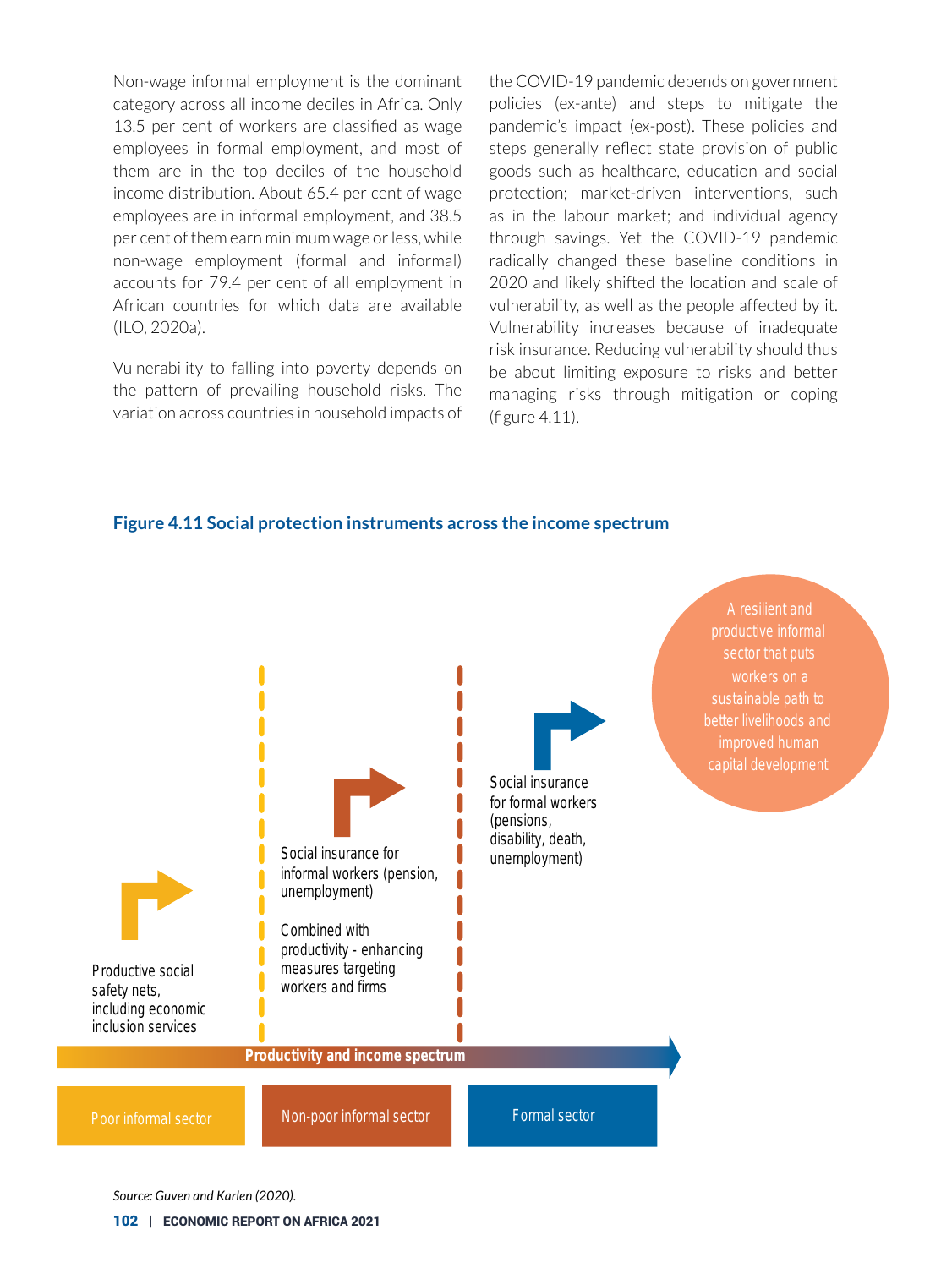#### **Vulnerability to global economic instability**

Several structural factors restrict Africa's capacity to reduce poverty and manage COVID-19 pandemic–induced shocks. Many countries were hit hard by the collapse in commodity prices and slowdown in global demand, which resulted in poorer export performance and lower net financial inflows. Further, these countries were hurt by limited public and private investment, high debts, fragile fiscal situations, and political instability and long-standing crises. Because of these structural challenges, many countries had limited policy space to confront the pandemic. The pandemic also exposed existing vulnerabilities that risk amplifying the effects of the crisis in Africa.

## THE SPATIAL **DISTRIBUTION** OF POVERTY AND VULNERABILITY

To assess the spatial distribution of poverty and vulnerability in Africa, countries were placed into six groups based on several attributes along the poverty and vulnerability axes (figure 4.12). Four of those groups are discussed below.

osed existing vulnerabilities that that will reability: widespread access to formal jobs *Group A—low vulnerability and low poverty.* This group has 11 countries exhibiting four important features that contribute to low poverty and low providing a decent wage, which is key to reducing poverty and vulnerability; low dependency ratios,



#### **Figure 4.12 Distribution of countries along the poverty and vulnerability axes**

*Note: Vulnerable to poverty is the proportion of people whose consumption is 0–10 per cent above the poverty line (\$1.91–\$2.09 a day). Both axes are divided into three equal parts (terciles), containing the bottom third, the middle third and the top third of values.*

*Source: ECA calculations from the World Bank's PovcalNet database.*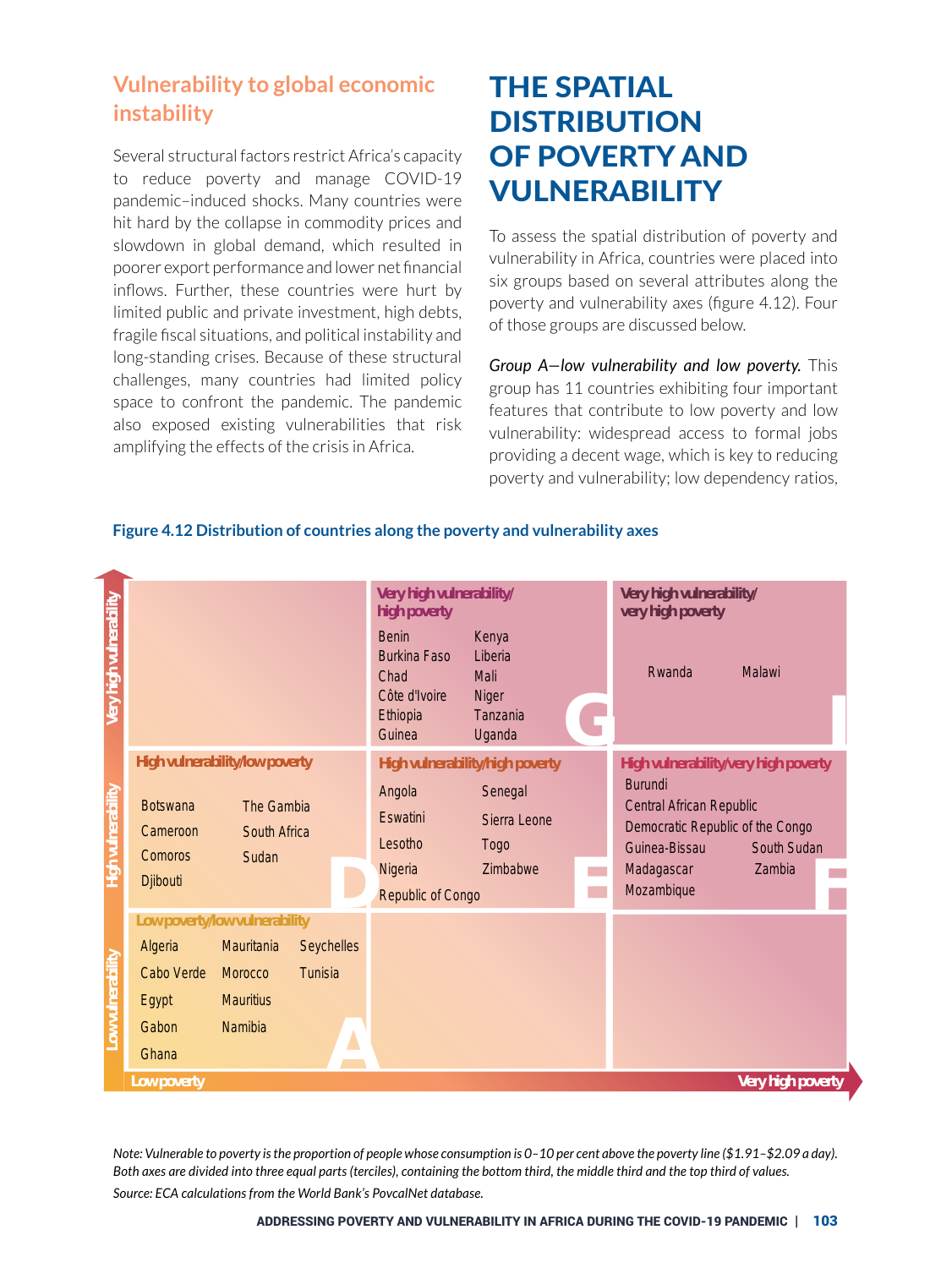similar to those in developed countries, suggesting low probability of intergenerational transfer of poverty; improved quality of labour supply, which increases the likelihood of employment in the formal labour market; and a high internet access rate, which increases the prospect of job creation in a digital economy and suggests higher ability to work from home. Together, these attributes suggest a strong ability to manage risks. Further, these resilient features also point towards building back better.

*Group F—high vulnerability and very high poverty.* The eight countries in this group lack the important enabling features of Group A countries. They have high poverty (52.7–78.9 per cent) and have struggled to exit low-income status because of low mean consumption of less than \$1 a day or 48 per cent below the extreme poverty line. In the Central African Republic, the Democratic Republic of the Congo, Madagascar and Zambia, mean daily consumption is \$0.95 or less. Thus, poor people in these four countries are so far below the poverty line that they are chronically poor. Moreover, 85 per cent of the labour force in these countries is in vulnerable employment, with 65 per cent classified as working poor. The high fertility rate (4.5 births per woman) and high dependency ratio (1.23) keep households poor and increase the likelihood of intergenerational transfer of poverty. There is little human capital investment, as reflected in the low Human Capital Index value of 0.36. Two additional factors exacerbate the countries' high vulnerability: high

out-of-pocket spending on health and spending of less than 1 per cent of GDP on social protection. Thus, poor people in these countries—home to 15 per cent of Africa's population—are vulnerable to staying in poverty.

*Groups E and G (high vulnerability and high poverty).* The contrast between Group E (with 6 countries) and Group G (with 15 countries) reveals the drivers of poverty and vulnerability in Africa. The countries in Group G, with 49.1 per cent of Africa's population and the largest number of countries, are in the Sahel and feature agroclimatic vulnerabilities and a high fertility rate (4.5 births per woman).

The difference between the two groups arises in the indicators that relate to employment and skills (circled in red in table 4.4)—informal employment and the share of working poor people are considerably lower in Group E than in Group G, and the share of the skilled workforce in total employment is much higher. This points to higher worker productivity and may explain the higher mean consumption and average GDP per capita in Group E countries, even though the poverty headcount ratio for both groups is similar. Therefore, policy recommendations vary from country to country depending on each country's standing along the poverty and vulnerability axes. No countries fall into the very high poverty/low poverty axes, as shown in the three blank boxes of figure 4.12.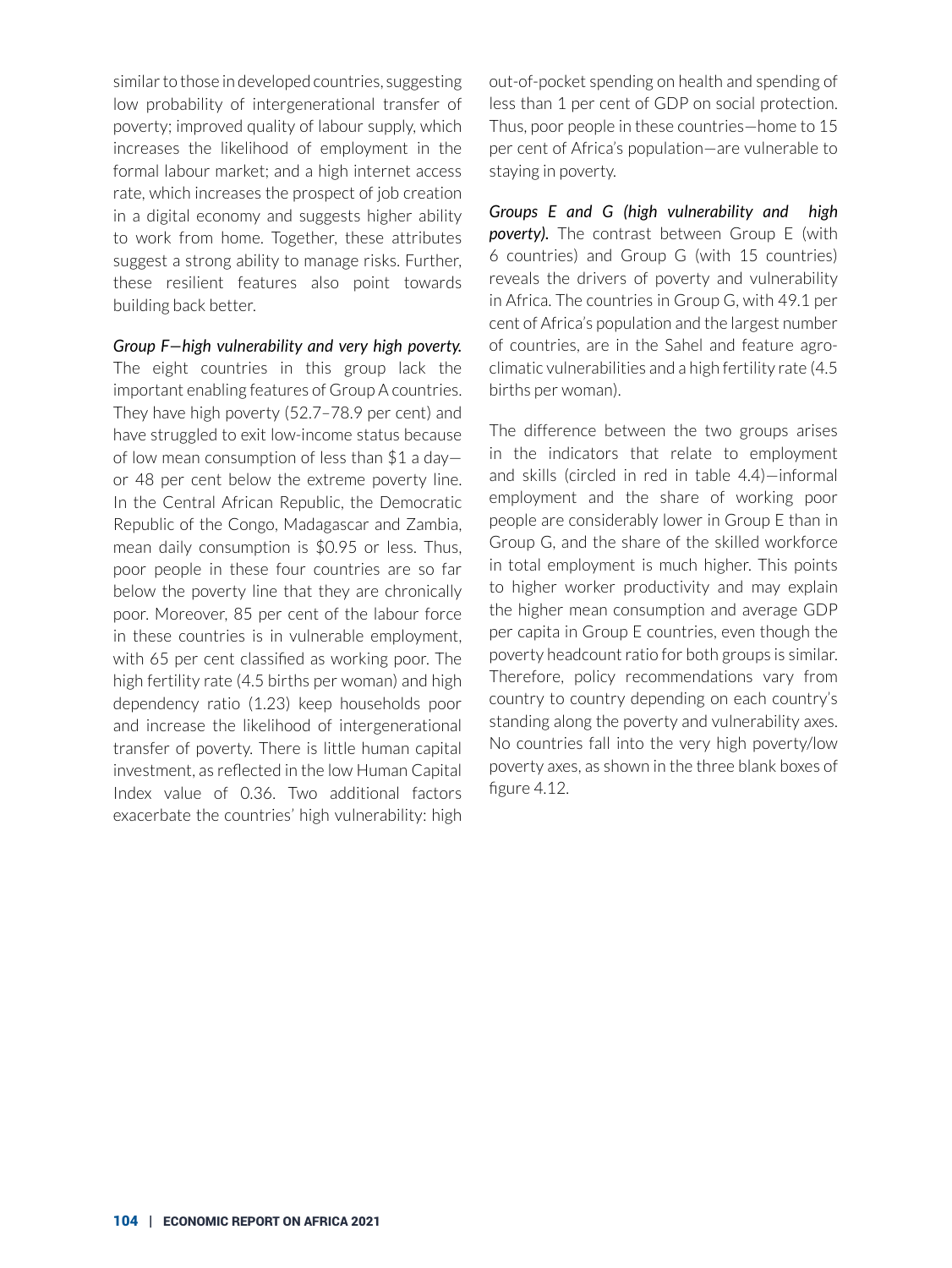| Country<br>groupa | Population<br>(thousand) | P <sub>0</sub> | Mean con-<br>sumption of<br>people whose<br>consumption<br>is less than<br>$$1.90$ a day<br>(5) | <b>Employment to</b><br>population ratio<br>(%) |                                    | Vulnerable<br>employ-<br>ment $(48)$<br>(% ) | Working<br>poor<br>people<br>(% of<br>total<br>employ-<br>ment)<br>(46) | Skilled<br>labour<br>force<br>(41) | GDP per<br>capita,<br>2019<br>(current<br>interna-<br>tional \$ in<br>purchas-<br>ing power | <b>GDP</b><br>contrac-<br>tion $(%)$ | Depend-<br>ency<br>ratio | Internet<br>penetra-<br>tion $(\%)$ | Human<br>Capital<br>Index<br>value |
|-------------------|--------------------------|----------------|-------------------------------------------------------------------------------------------------|-------------------------------------------------|------------------------------------|----------------------------------------------|-------------------------------------------------------------------------|------------------------------------|---------------------------------------------------------------------------------------------|--------------------------------------|--------------------------|-------------------------------------|------------------------------------|
|                   |                          |                |                                                                                                 | Youth<br>(ages<br>$15 - 24$                     | Adult<br>(ages<br>25 and<br>older) |                                              |                                                                         |                                    | parity<br>terms)                                                                            |                                      |                          |                                     |                                    |
| A(11)             | 237,330                  | 4.2            | 1.44                                                                                            | 24.2                                            | 55.8                               | 30.1                                         | 1.8                                                                     | 47.3                               | 12,909                                                                                      | 9.0                                  | 0.58                     | 56                                  | 0.50                               |
| D(7)              | 136,330                  | 16.8           | 1.34                                                                                            | 18.8                                            | 51.7                               | 47.6                                         | 10.8                                                                    | 28.0                               | 7,258                                                                                       | 8.0                                  | 0.69                     | 36                                  | 0.41                               |
| E(6)              | 64,828                   | 38.7           | 1.79                                                                                            | 22.4                                            | 57.1                               | 62.4                                         | 28.7                                                                    | 26.4                               | 4,543                                                                                       | 4.9                                  | 0.82                     | 32                                  | 0.41                               |
| F(8)              | 196,774                  | 66.1           | 0.99                                                                                            | 46.4                                            | 76.1                               | 85.0                                         | 64.9                                                                    | 17.1                               | 1,668                                                                                       | 4.6                                  | 1.23                     | 17                                  | 0.36                               |
| G(15)             | 643,549                  | 41.2           | 1.30                                                                                            | 41.8                                            | 70                                 | 80.9                                         | 37.1                                                                    | 17.3                               | 2,885                                                                                       | 5.5                                  | 0.86                     | 35                                  | 0.38                               |
| (2)               | 32,082                   | 63.6           | 1.15                                                                                            | 45.8                                            | 68.9                               | 64.1                                         | 56.5                                                                    | 17.3                               | 1,716                                                                                       | 5.6                                  | 0.79                     | 30                                  | 0.40                               |

#### **Table 4.4 Average values interconnected factors across country groups**

*Note: Numbers in parentheses are the number of countries in the group. a. See figure 4.12. Source: ECA calculations.*

The analysis of these country groups suggests two main conclusions. First, poverty, depth of poverty and vulnerability are interconnected, so development policy needs to address them together. Second, countries with low dependency ratios, a highly educated labour force, the capacity to generate jobs and high-quality internet infrastructure to support a digital economy are likely to experience low poverty and reduced vulnerability, suggesting a strong ability to manage risks—countries in Groups A and D. The opposite is the case for countries without these critical attributes, such as those in Groups E, F, G and I.

Complementarity between hedging against risks for non-poor people not to fall into poverty and orthodox ex-ante poverty reduction strategies is critical, especially given that 40 per cent of poor people in Africa live in transient poverty and the likelihood of their increasing in number through exogenous shocks like the COVID-19 pandemic. Further, given the scale of informality, lack of adequate social protection and employment opportunity as an exit strategy, hedging against risks to reducing poverty and vulnerability remain fundamental features of African labour markets.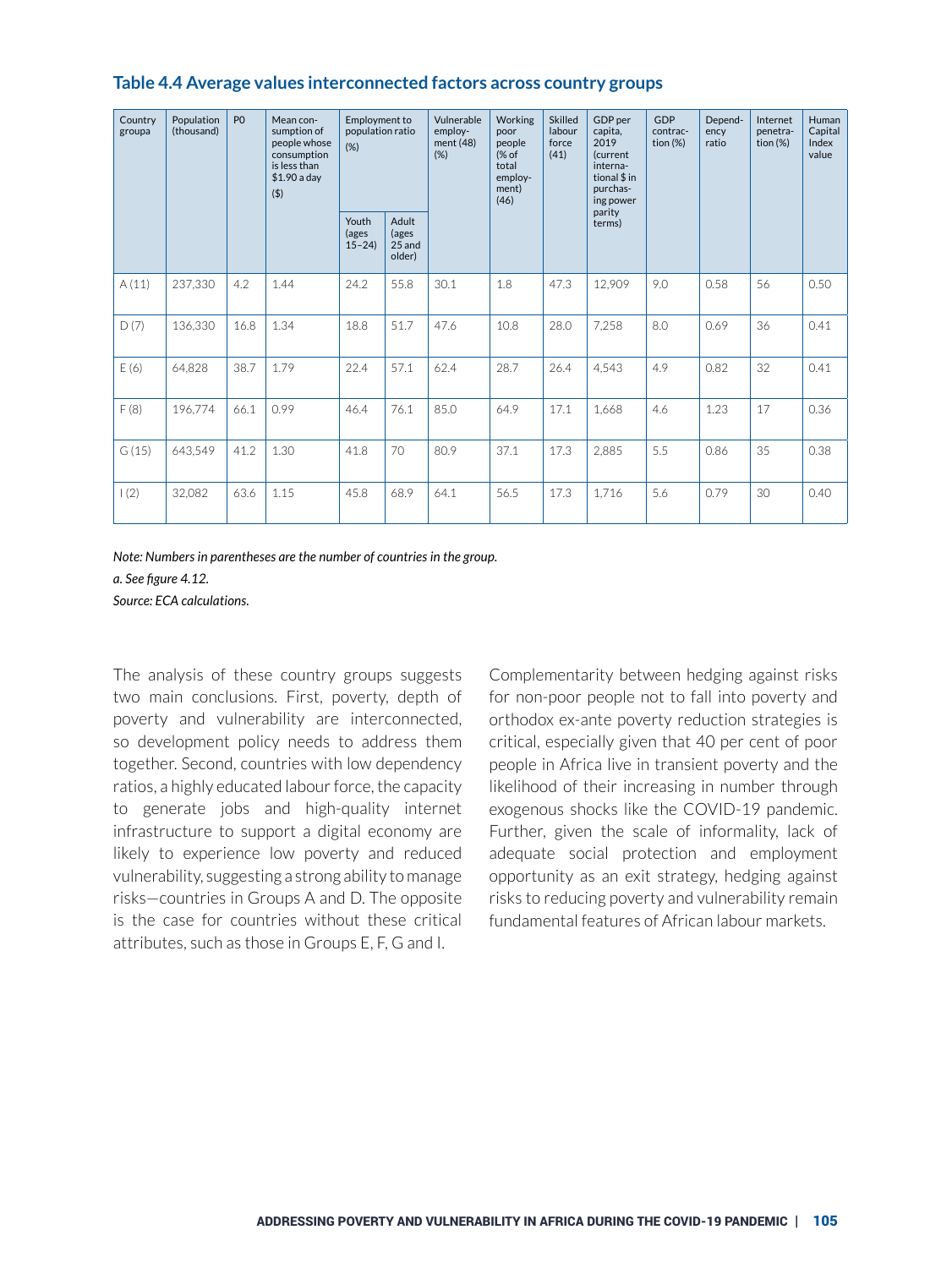## **CONCLUSION**

This chapter has emphasized that a large share of the population in Africa was vulnerable to poverty before the COVID-19 pandemic and that the pandemic has intensified these vulnerabilities. Vulnerability is an expectation of future poverty based on conditions prevailing at the baseline. Risks in social, economic, health, environmental and other dimensions that households face at a given time determine their vulnerability to poverty in the future. With the pandemic, households face greater risks than before.

The worsened conditions of the COVID-19 pandemic caused many people who were vulnerable before the pandemic to become poor in 2020. And many people who avoided falling into poverty despite the shock of COVID-19 are now vulnerable to future poverty because the pandemic increased household risks; their vulnerability to poverty might become actual poverty in 2021. Forecasts by ECA, the African Development Bank and the World Bank suggest that poverty is likely to increase, reversing gains since 2002. While these forecasts are based on macroeconomic estimates, the reduction of household risks will determine whether current vulnerability translates into actual poverty.

Entering 2022, many households will have depleted their resources to cope with prolonged impacts of the COVID-19 pandemic, as well as other risks and shocks that might have arisen even without the pandemic. The pandemic has highlighted the state's role in managing covariate risks. Governments responded initially with fiscal and monetary stimulus to mitigate risks and have addressed health shocks. Their attention is now on accessing vaccines for their populations. The next chapter develops a dashboard to assist countries in identifying areas that need attention and in monitoring progress to better manage covariate and idiosyncratic risks.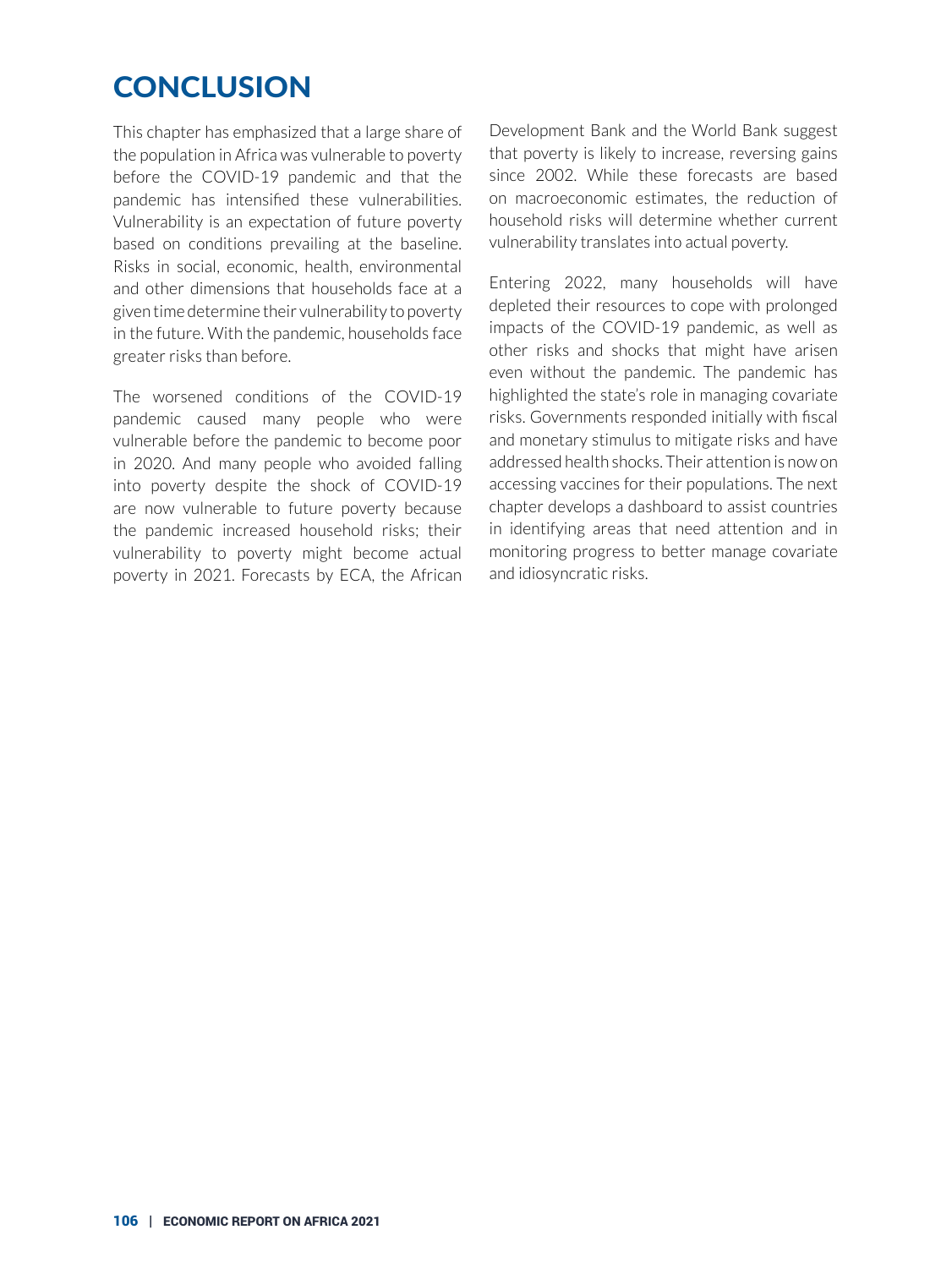| Objective                                 | <b>Informal mechanisms</b>                                                                                                                                      |                                                                                                                       | <b>Formal mechanisms</b>                                                                   |                                                                                                                                                                                            |  |  |
|-------------------------------------------|-----------------------------------------------------------------------------------------------------------------------------------------------------------------|-----------------------------------------------------------------------------------------------------------------------|--------------------------------------------------------------------------------------------|--------------------------------------------------------------------------------------------------------------------------------------------------------------------------------------------|--|--|
| Reducing risk                             | Preventive health<br>$\bullet$<br>practices<br>Migration<br>$\bullet$<br>More secure income<br>sources                                                          | Collective action<br>$\bullet$<br>for infrastructure.<br>dikes, terraces<br>Common<br>property resource<br>management |                                                                                            | Sound macroeconomic<br>policy<br>Environmental policy<br>Education and training<br>policy<br>Public health policy<br>Infrastructure (dams,<br>roads)<br>• Active labour market<br>policies |  |  |
| <b>Mitigating risk</b><br>Diversification | Crop and plot<br>$\bullet$<br>diversification<br>Income source<br>$\bullet$<br>diversification<br>Investment in<br>$\bullet$<br>physical and human<br>capital   | Occupational<br>$\bullet$<br>associations<br>Rotating savings<br>$\bullet$<br>and credit<br>associations              | Savings accounts<br>$\bullet$<br>in financial<br>institutions<br>Microfinance<br>$\bullet$ | Agricultural extension<br>٠<br>Liberalized trade<br>$\bullet$<br>Protection of property<br>٠<br>rights                                                                                     |  |  |
| Insurance                                 | Marriage and<br>$\bullet$<br>extended family<br>mutual support<br><b>Buffer stocks</b><br>$\bullet$                                                             | Investment in<br>social capital<br>(networks,<br>associations,<br>rituals, reciprocal<br>gift giving)                 | Old age annuities<br>Accident.<br>disability, and<br>other insurance                       | Pension systems<br>۰<br>Mandated insurance for<br>unemployment, illness,<br>disability and other<br>risks                                                                                  |  |  |
| Coping with shocks <sup>a</sup>           | Sale of assets<br>Loans from money<br>lenders<br>Child labour<br>Reduced food<br>$\bullet$<br>consumption<br>Seasonal or<br>$\bullet$<br>temporary<br>migration | Transfer from<br>$\bullet$<br>networks of mutual<br>support                                                           | • Sale of financial<br>assets<br>Loans from<br>۰<br>financial<br>institutions              | Social assistance<br>$\bullet$<br>Workfare<br>Subsidies<br>Social funds<br>Cash transfers                                                                                                  |  |  |

#### **Annex table 4.1 Risk management strategies**

*Note: The light shaded area shows household and community responses through informal mechanisms to improve risk mitigation and coping. The dark shaded area shows publicly provided mechanisms for insuring against risk and coping with shocks—the social safety net.* 

*a. Publicly provided coping mechanisms can also serve risk mitigating purposes if they are permanent. Source: World Bank (2020).*